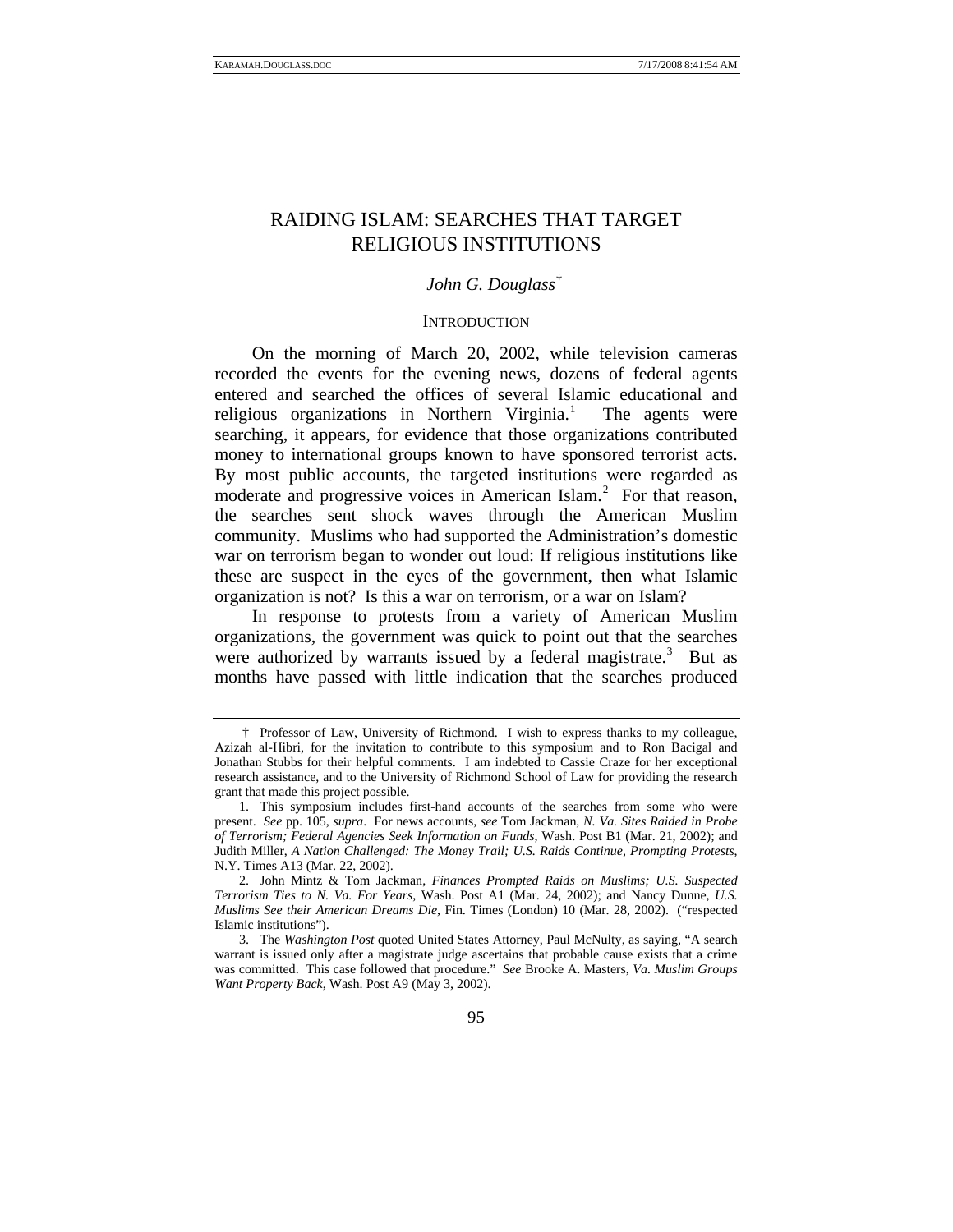evidence of any crime, questions about the government's choice of targets and tactics continue to trouble many observers. Why did the government choose the tactic of multiple, coordinated and well publicized searches rather than the simpler, quieter alternative of a subpoena? Before searching religious institutions, did government agents and attorneys consider the harm that would come to reputable religious institutions from the searches? If so, did government officials conclude that other factors—like the risk that subpoenaed records might be destroyed—outweighed the potential harm to religious expression? Or does the government now regard the chilling of religious expression by "suspect" organizations to be a legitimate goal of law enforcement in combating terrorism?

Despite the importance of these questions to the American Muslim community in particular, and to the community of faith-based organizations more generally, solid answers are hard to find.<sup>[4](#page-1-0)</sup> In this brief essay, I will not attempt to unravel the bits and pieces of publicly available data that might answer these questions as a matter of fact. Instead, I will try to put the searches in legal context by addressing two basic questions. First, how does our law account for the damage that may result from a search warrant where the search by itself may stifle religious expression? Second, does that law make sense in light of the law enforcement tactics used, and the religious interests at stake, in the domestic war against terrorism?

#### I. OPERATION GREENQUEST AND ITS FALLOUT

*A. The Searches*—On March 20 and 21, 2002, federal agents executed search warrants on sixteen locations in the Northern Virginia suburbs of Washington, D.C. The raids targeted the offices of Islamic charitable and educational institutions, and the homes of individual Muslims who worked in those institutions. Despite the fact that affidavits supporting the search warrants were sealed by court order, government sources quickly informed the press that the searches were part of "Operation Green Quest," a U.S. Customs Service initiative

<span id="page-1-0"></span><sup>4.</sup> Aff. (Redacted) in Support of Application for Search Warrant (October 2003), *In the Matter of Searches Involving 555 Grove Street, Herndon, Virginia, and Related Locations*, Misc. No. 02-114-MG (E.D. Va.). The affidavit supporting the search warrants was sealed at the government's request. *See id.* at 8, ¶ 10. After eighteen months, a redacted version was unsealed. Despite its unusual length—almost one hundred pages—the redacted affidavit fails to draw any clear connection between the Northern Virginia institutions and any terrorist organization. Indeed, the affidavit candidly admits that the trail of funds disbursed outside the United States "cannot practically be followed." *Id.* Instead, much of the affidavit aims to show that the targeted institutions may have violated IRS reporting requirements for tax-exempt charitable institutions.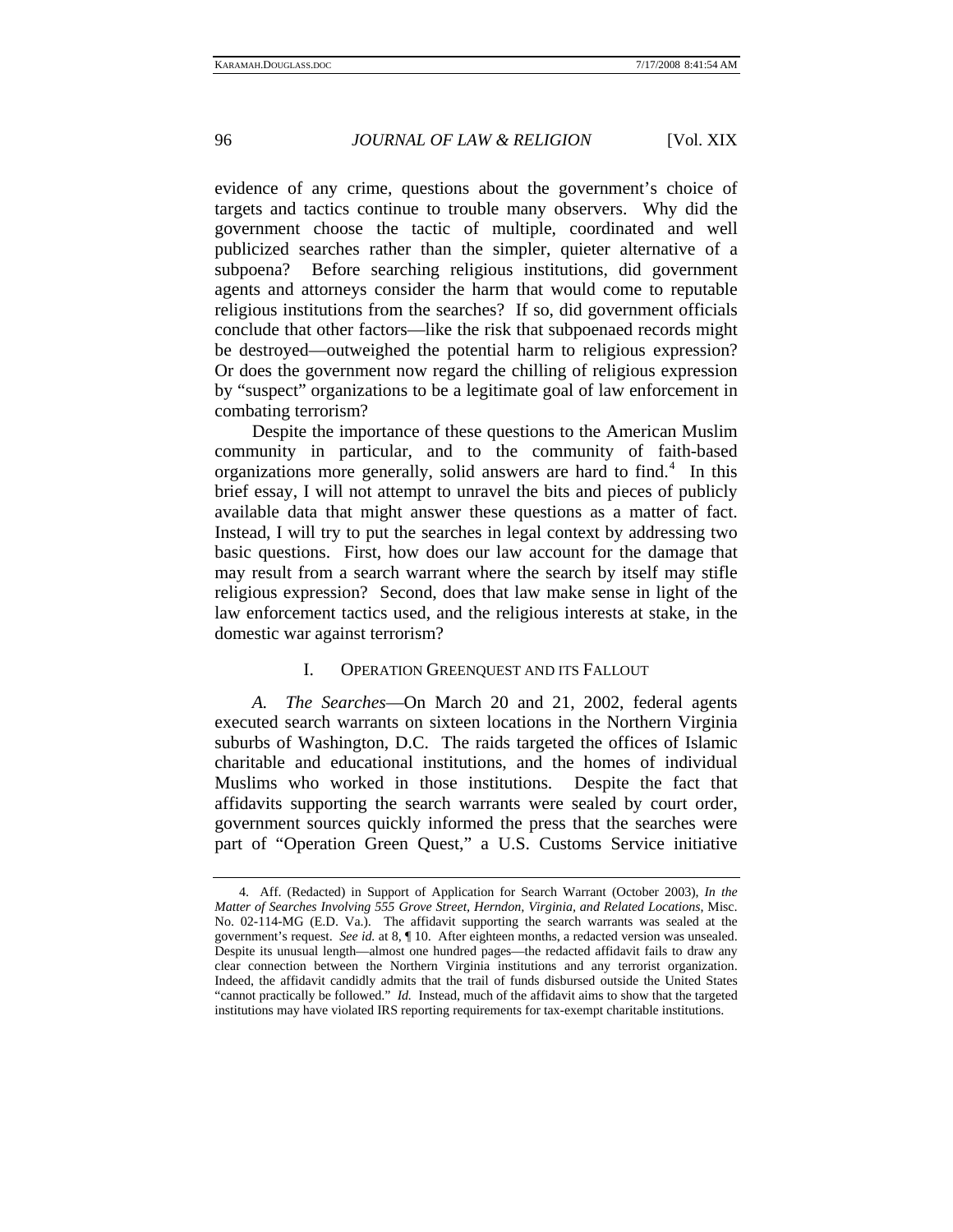designed to stop the flow of money to terrorist groups.<sup>[5](#page-2-0)</sup> Later statements by Customs officials suggest that the Northern Virginia raids were by far the largest initiative undertaken by Operation Green Quest in the year following the September 11 terrorist attacks.<sup>[6](#page-2-1)</sup>

The search warrants were broadly framed. In addition to authorizing seizure of financial records, the warrants called for seizure of all computers as well.<sup>[7](#page-2-2)</sup> Ranging even further, the warrants authorized seizure of documents, pamphlets, leaflets, booklets, audio and videotapes that related to any "individual or entity designated as a terrorist" under federal law.<sup>[8](#page-2-3)</sup> In effect, therefore, the warrants authorized seizure of everything from the daily newspaper to religious treatises decrying terrorism. Over the course of two days, the agents seized about five hundred boxes of papers and eighty computers.<sup>[9](#page-2-4)</sup> Among the documents seized by federal agents were library books, pamphlets on religious education and scholarly manuscripts awaiting publication.[10](#page-2-5) In some instances, it appears, documents written in Arabic were seized by agents who could not speak or read the  $language.<sup>11</sup>$  $language.<sup>11</sup>$  $language.<sup>11</sup>$ 

Whether the Customs agents hit any real targets in their search for terrorist funding remains to be seen. Within days of the searches, Government sources told the press that some of the seized materials had

<span id="page-2-0"></span><sup>5</sup>*. See* Jackman, *supra* n. 1, at B1. Over the months after the raids, the press reported a wide range of details about the investigation, attributing most of them to government sources. According to those reports, the probe had begun in 1996 as an investigation of anti-Israeli activists in Florida. The government had traced contributions from a Northern Virginia group, identified as the SAAR Foundation, to the World and Islam Studies Enterprise (WISE), a now defunct research group led by University of South Florida professor Sami Al-Arian. *See* Mintz & Jackman, *supra* n. 2, at A1. WISE was closed down when the State Department designated it as a funding organization for militant Palestinian groups, including Hamas. *See* Jerry Seper, *Revived Probe Eyes 80 Charities' Ties to Terrorism*, The Wash. Times A3 (Apr. 9, 2002). Al Arian was indicted in February 2003 for alleged support of Palestinian terrorists. *See* Elaine Silvestrini, *Al-Arian Won't Be Set Free on Bail*, Tampa Trib. (Apr. 11, 2003).

<span id="page-2-1"></span><sup>6.</sup> Shortly after the Northern Virginia raids, Customs officials stated that Operation Green Quest was responsible for twenty-one searches, twelve arrests and four indictments. *See* Dunne, *supra* n. 2, at 10. The March 14, 2002 searches therefore accounted for about two-thirds of Green Quest search activity as of that time. In October 2002, government officials called the Northern Virginia investigation "one of the highest priorities of Operation Green Quest." Douglas Farah & John Mintz, *U.S. Trails Va. Muslim Money, Ties*, Wash. Post A1 (Oct. 7, 2002).

<span id="page-2-2"></span><sup>7.</sup> *See* Br. Amicus Curiae of the Am. Civ. Liberties Union of Va. Inc., In Support of Mot. for Return of Prop. and to Unseal the Search Warrant Aff. at 3, *In the Matter of the Search of: 750 A Miller Drive, et al.* No. 02-MG-122 (E.D. Va.) [hereinafter *ACLU Brief*].

<sup>8</sup>*. Id*.

<span id="page-2-6"></span><span id="page-2-5"></span><span id="page-2-4"></span><span id="page-2-3"></span><sup>9</sup>*. See* Brooke A. Masters, *U.S. Magistrate Denies Muslim Groups' Request*, Wash. Post A13 (May 4, 2002).

<sup>10.</sup> *ACLU Brief*, *supra* n. 7, at 3; and Masters, *supra* n. 3, at A9.

<sup>11.</sup> *ACLU Brief*, *supra* n. 7, at 3.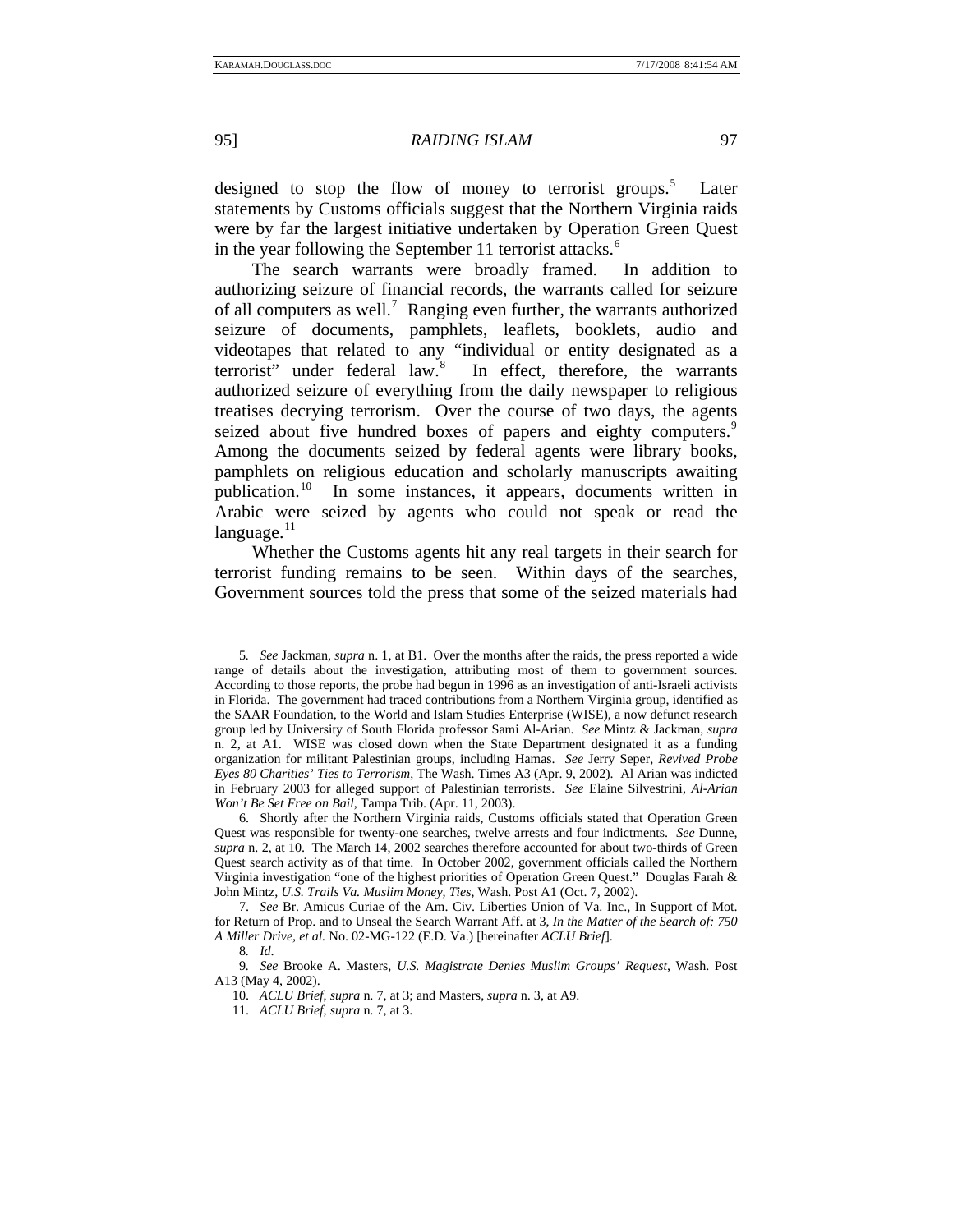provided "substantial leads."[12](#page-3-0) But today, approaching two years later, none of the people or institutions searched in March 2002 has been charged with any crime. None of their financial assets has been frozen or seized.

*B. Damage in the Wake of the Searches*—While the efficacy of the raids is known only to government insiders, the damage resulting from the raids is easier to see. On one level, the damage was very personal, and quite immediate. Elsewhere in this Symposium, several American Muslim women offer their first-hand accounts of the searches. They speak of fear at seeing armed strangers burst into their workplaces, humiliation at being handcuffed and monitored within their own homes, and frustration at the futility of their efforts to learn why it all happened.

For the targeted religious institutions, the most obvious and immediate harm was the disruption of the ongoing business of teaching, learning, writing and publishing. For a period of months, several of the targeted institutions were virtually shut down because the seizure of their computers deprived them of everything from student academic records to payroll information.<sup>[13](#page-3-1)</sup> Enrollments dropped. Employees were laid off.<sup>[14](#page-3-2)</sup> Publications, presentations and conferences were delayed or cancelled. The long-term effects from the March 2002 searches are harder to calculate, though perhaps even more significant. For the targeted institutions themselves, the well-publicized raids are likely to chill financial support, not to mention future enrollments and participation in public programs.

Ripple effects from the searches likely will extend beyond the specific institutions raided in March 2002, especially because those institutions and their leaders were widely regarded as progressive voices in American Islam. One, the Graduate School of Islamic and Social Sciences, has been the principal trainer of Muslim imams who serve as chaplains in the U.S. military.[15](#page-3-3) Another, the Fiqh Council of North America, is a council of moderate Islamic clerics who had been denounced by radicals for issuing a ruling allowing Muslims to fight in the American armed forces in Afghanistan.<sup>[16](#page-3-4)</sup> When the government targets institutions like these for the kind of treatment normally reserved

<sup>12.</sup> Dunne, *supra* n. 2, at 10.

<sup>13</sup>*. See* Masters, *supra* n. 3, at A9.

<span id="page-3-2"></span><span id="page-3-1"></span><span id="page-3-0"></span><sup>14.</sup> *See* Paul Bradley, *Muslims Feel Targeted; Raids, Other Actions Cited at Fairfax Meeting*, Richmond Times-Dispatch B5 (Sept. 29, 2002).

<sup>15</sup>*. See* Jackman, *supra* n. 1, at B1.

<span id="page-3-4"></span><span id="page-3-3"></span><sup>16</sup>*. See* Farah & Mintz, *supra* n. 6, at A1; and Phillip Kurata, *U.S. Islamic Leaders Issue Fatwa on U.S. Muslim Soldiers Fighting Terrorists* (U.S. Dept. St. Info. Programs Oct. 16, 2001) <[http://usinfo.state.gov/topical/pol/terror/ 01101611.htm>](http://usinfo.state.gov/topical/pol/terror/%2001101611.htm) (accessed Jan. 20, 2004).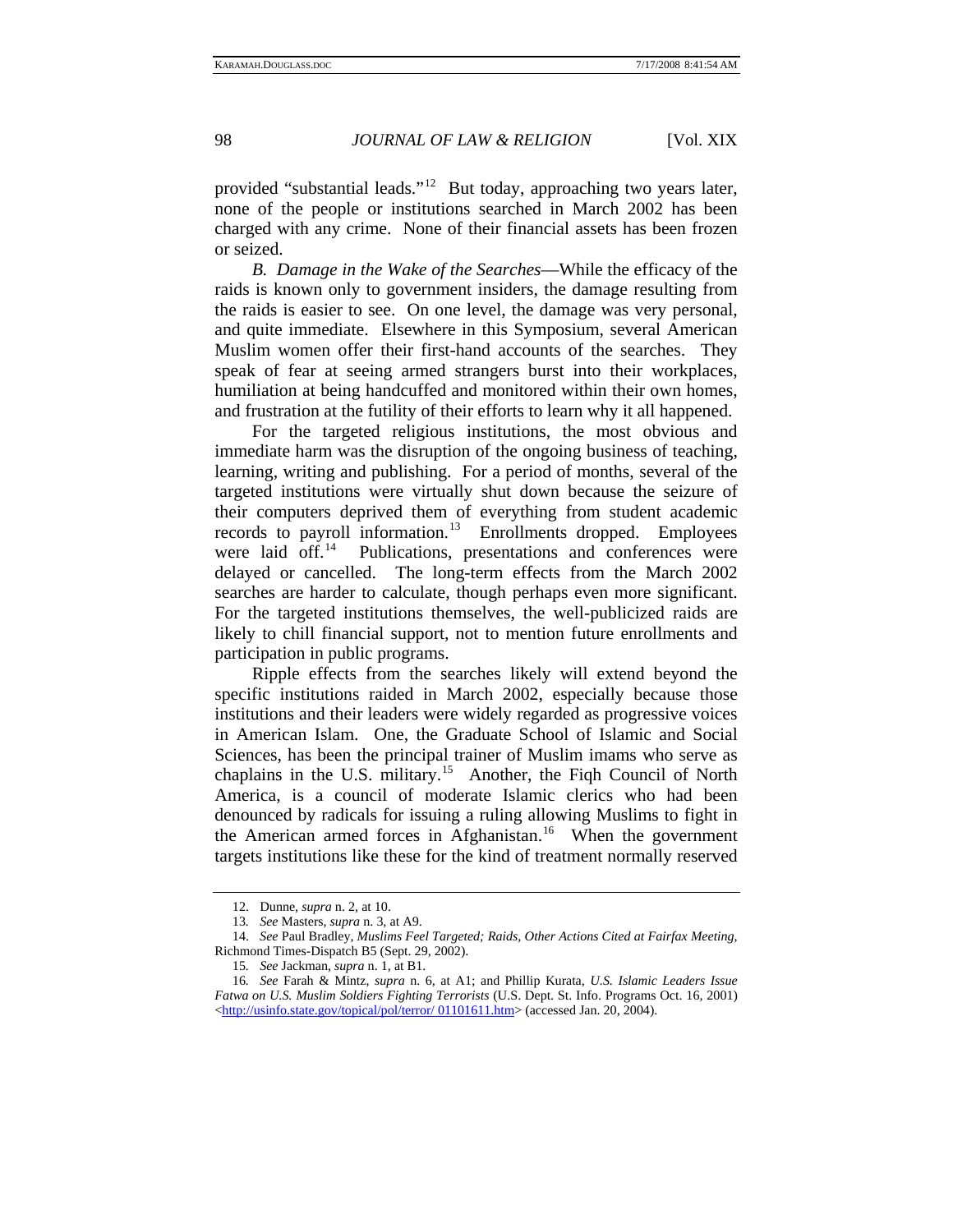for drug dealers and thieves, the not-so-subtle message to the broader community of American Muslims is hard to avoid: Be careful whom you trust with your money, your time, your thoughts and your faith.<sup>[17](#page-4-0)</sup>

*C. The Government's Choice of Tactics—*One of the most troubling aspects of the March 2002 searches is that the government chose to use search warrants at all, rather than to employ tactics that would limit collateral damage to religious institutions. In an investigation targeting financial transactions, the government has other means for obtaining the records necessary to trace money and identify its sources. The simplest, of course, is just to ask for the information. Another is to subpoena it. In the vast run of financial investigations, the government obtains most of its information through these means rather than through search warrants.

The reasons that financial investigators typically choose subpoenas rather than resorting to search warrants are well known. First, search warrants are more costly and more difficult to obtain than subpoenas. Issuing a subpoena is a simple, clerical task. Obtaining a search warrant, at least in a complex financial investigation in the federal system, typically involves days of preparation by agents and prosecutors, drafting of lengthy affidavits to show probable cause for the search, and the approval of a federal magistrate.<sup>[18](#page-4-1)</sup>

Second, search warrants are more difficult to execute. A subpoenaed party does his own searching and hands over the subpoenaed records. To execute a search warrant, agents must assemble a team, enter a premises, and spend hours or days plowing through extensive records to find what they are seeking. Where the records are stored on computers, they must undertake the difficult task of circumventing passwords and other security measures to access the stored data without changing or destroying it in the process. Where many of the documents are in a language unknown to most federal agents—Arabic in this case—translators must read the documents before the agents can know what to seize.

Third, search warrants are dangerous. Even in a financial investigation, the unexpected entry of armed strangers into a home or

<span id="page-4-0"></span><sup>17.</sup> In protesting the raids, the Council on American-Islamic Relations said that targeting "respected Islamic institutions sends a hostile and chilling message to the American Muslim community and contradicts President Bush's repeated assertions that the war against terrorism is not a conflict with Islam." Dunne, *supra* n. 2, at 10.

<span id="page-4-1"></span><sup>18.</sup> In describing these investigative techniques, I write primarily from personal experience as a federal prosecutor. For a detailed analysis of the roles of federal prosecutors and agents during complex investigations, *see* Daniel Richman, *Federal Prosecutors and Their Agents, Agents and their Prosecutors*, 103 Colum. L. Rev. 749 (2002).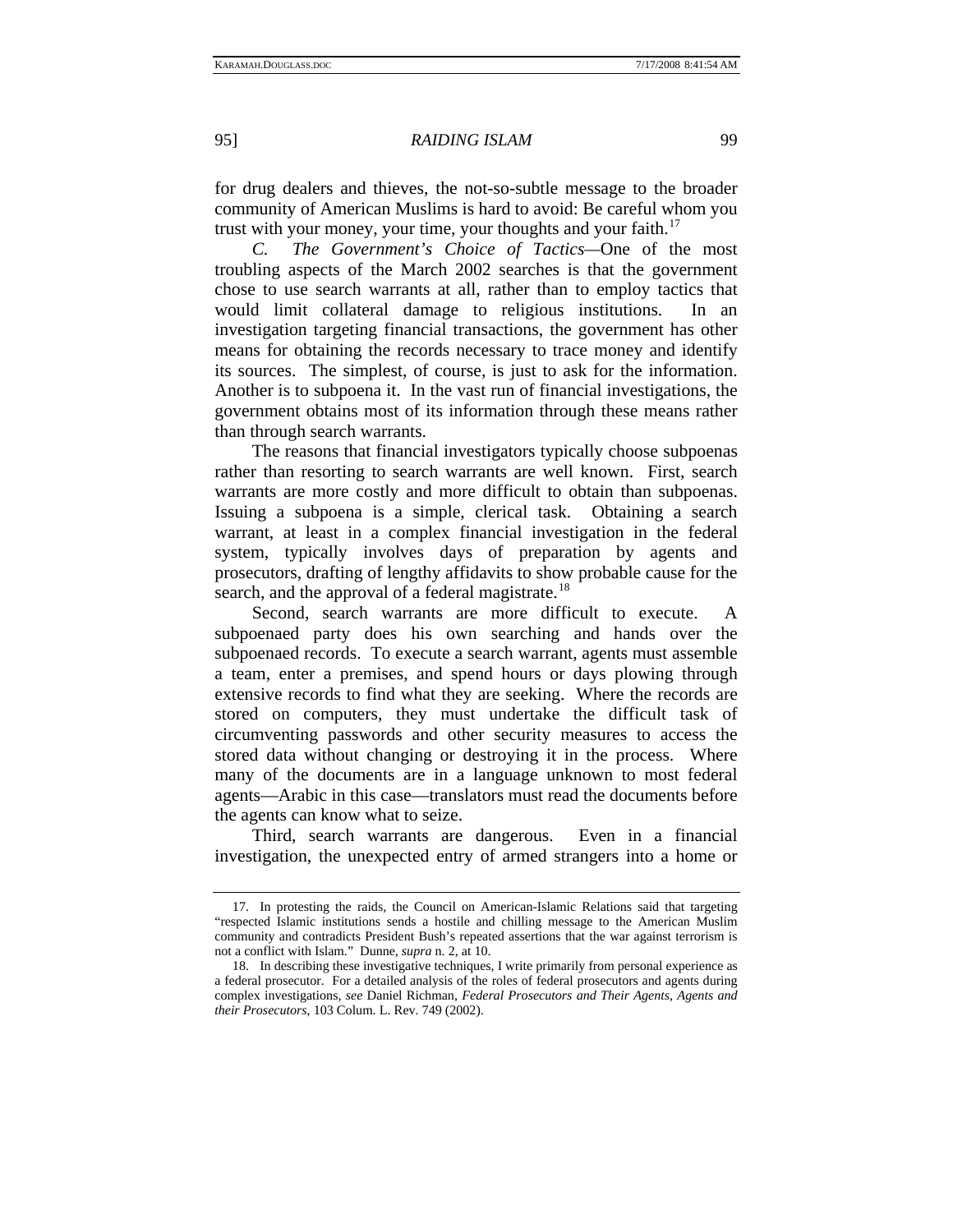business is a tricky proposition. By contrast, reports of physical injury in serving a subpoena are rare.

Fourth, in comparison to searches, subpoenas minimize invasion of privacy and disruption of ordinary business. As the March 2002 searches demonstrate, a search for documentary evidence requires agents to review hundreds or thousands of pages in order to identify the ones that are subject to seizure. By comparison, a subpoena directs the recipient to find the relevant documents within its own records. Typically, a subpoenaed party (or its attorneys) can accomplish that process with no disruption to ongoing business and without inviting outsiders to rifle through confidential records.

Finally, a subpoena poses less risk of damage to the reputation of the recipient. Banks, telephone companies, utilities and other businesses receive subpoenas in criminal investigations as a matter of routine. Both by design and by law, the process is secret. By contrast, the execution of a search warrant is a far more dramatic event, and one more likely to stigmatize those who are searched.<sup>[19](#page-5-0)</sup>

Of course, there are valid reasons why the government may choose to use search warrants, rather than subpoenas, despite the increased costs, risks, disruption and stigma associated with a warrant. The principal reason is that the recipient of a subpoena has the opportunity to destroy or hide the evidence. In large measure, when prosecutors and investigators rely on subpoenas, they also rely on the good faith of the subpoenaed persons and entities, or their lawyers. In choosing whether to use search warrants or subpoenas, therefore, law enforcement officials typically undertake a cost-benefit analysis. They weigh the many costs and disadvantages of a search warrant against the risks that evidence will be hidden or destroyed. This cost-benefit calculus accounts for the fact that search warrants typically are the tactic of choice in the investigation of drug dealing and violent crime, while subpoenas typically are preferred in financial investigations.<sup>[20](#page-5-1)</sup>

<span id="page-5-0"></span><sup>19.</sup> These substantial differences between subpoenas and other more coercive forms of government investigation are accounted for in constitutional law. There is an immense body of law regulating searches and arrests under the Fourth Amendment. By contrast, the Court has held that a subpoena for testimony is not even a "seizure" within the meaning of the Fourth Amendment, *see U.S. v. Dionisio*, 410 U.S. 1, 9-10 (1973), and Fourth Amendment regulation of subpoenas is minimal, *see U.S. v. R Enterprises, Inc.*, 498 U.S. 292, 301 (1991) (holding that subpoena does not violate 4<sup>th</sup> Amendment where there is any reasonable possibility that subpoenaed materials will be relevant to investigation).

<span id="page-5-1"></span><sup>20.</sup> This difference may have been more pronounced a decade ago than it is today. While subpoenas remain the tool of choice in financial investigations, prosecutors are employing search warrants with increasing frequency in white-collar investigations. *See* Julie R. O'Sullivan, *Federal White Collar Crime: Cases and Materials* 10 (West Group 2001).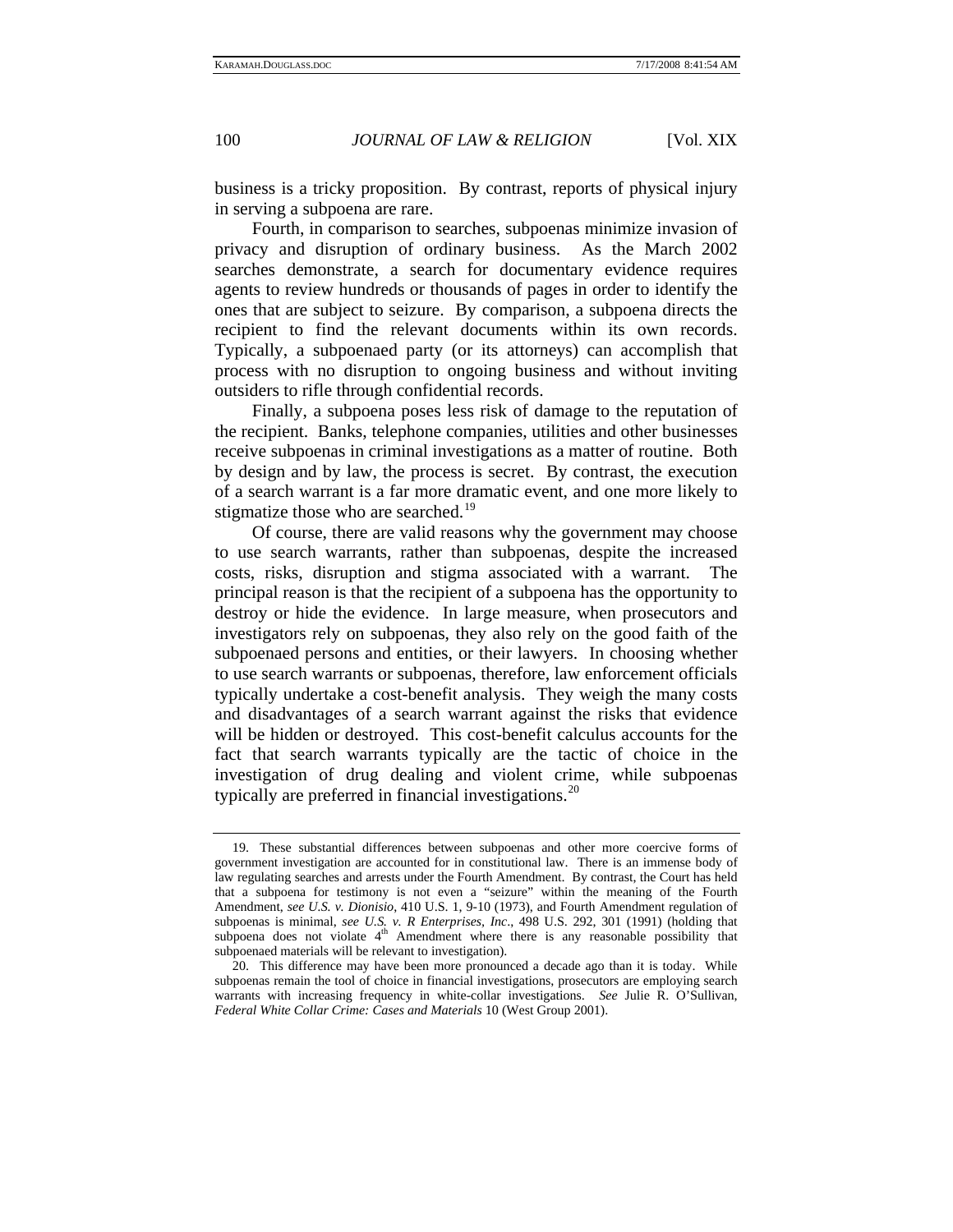There is another, more problematic reason why the government may choose to use search warrants rather than subpoenas: search warrants send a message. Because search warrants normally are reserved for those about to be charged with crime, a search often sends a public message that the subjects of the search are viewed as criminals by the government. $21$  And that message is amplified when government sources alert the media—as they apparently did in March 2002—to ensure that the televised image of armed agents seizing evidence by force appears on the evening news. In many cases, that kind of public display may be of little consequence, because it is followed in short order by other events open to public scrutiny: arrests, criminal charges, and a public trial. In such cases, the government is put to its proof and the suspect has a chance to defend his reputation. In such cases, the public aspects of searches, arrests and trials may serve the legitimate interest of deterrence. People see justice being done.

The aftermath of the very public March 2002 searches, however, followed a different and more troubling pattern. The factual basis for the searches remained officially secret for over a year, hidden in affidavits that were sealed at the government's request.<sup>[22](#page-6-1)</sup> At the same time, unnamed government "sources" made sure that the government's message found its way into the newspapers through selective statements about Operation Green Quest and its aims.<sup>[23](#page-6-2)</sup> As a practical matter, the government has publicly identified the targeted religious organizations as aiders and abettors to terrorism, while avoiding any responsibility for proving the charge. $24$ 

<span id="page-6-0"></span><sup>21. &</sup>quot;The dramatic character of a sudden search may cause an entirely unjustified injury to the reputation of the persons searched." *Zurcher v. Stanford Daily*, 436 U.S. 547, 580 (1978) (Stevens, J., dissenting).

<span id="page-6-1"></span><sup>22.</sup> In a particularly odd twist, a principal "confidential" source for the sealed affidavit may well have thrust herself and her information into the public eye. About a year after the raids, a book was published by an "anonymous" author who claimed to have worked extensively with Green Quest agents to develop probable cause for the warrants. Anonymous, *The Terrorist Hunter* 301-330 (Ecco 2003). The "anonymous" author appeared on the CBS News show, *Sixty Minutes*, on May 4, 2003, without using her name or showing her face. Predictably, her name— Rita Katz—was quickly and widely disclosed. In short order, she was sued for libel by some of those targeted in the March 2002 raids. Just before Katz' appearance on *Sixty Minutes*, the government reversed its position and asked that portions of the affidavit be unsealed.

<sup>23</sup>*. See supra* nn. 5 & 6.

<span id="page-6-3"></span><span id="page-6-2"></span><sup>24. &</sup>quot;It's a smearing," commented Washington D.C. attorney Nancy Luque, who represents many of the targeted institutions. Farah & Mintz, *supra* n. 6, at A1.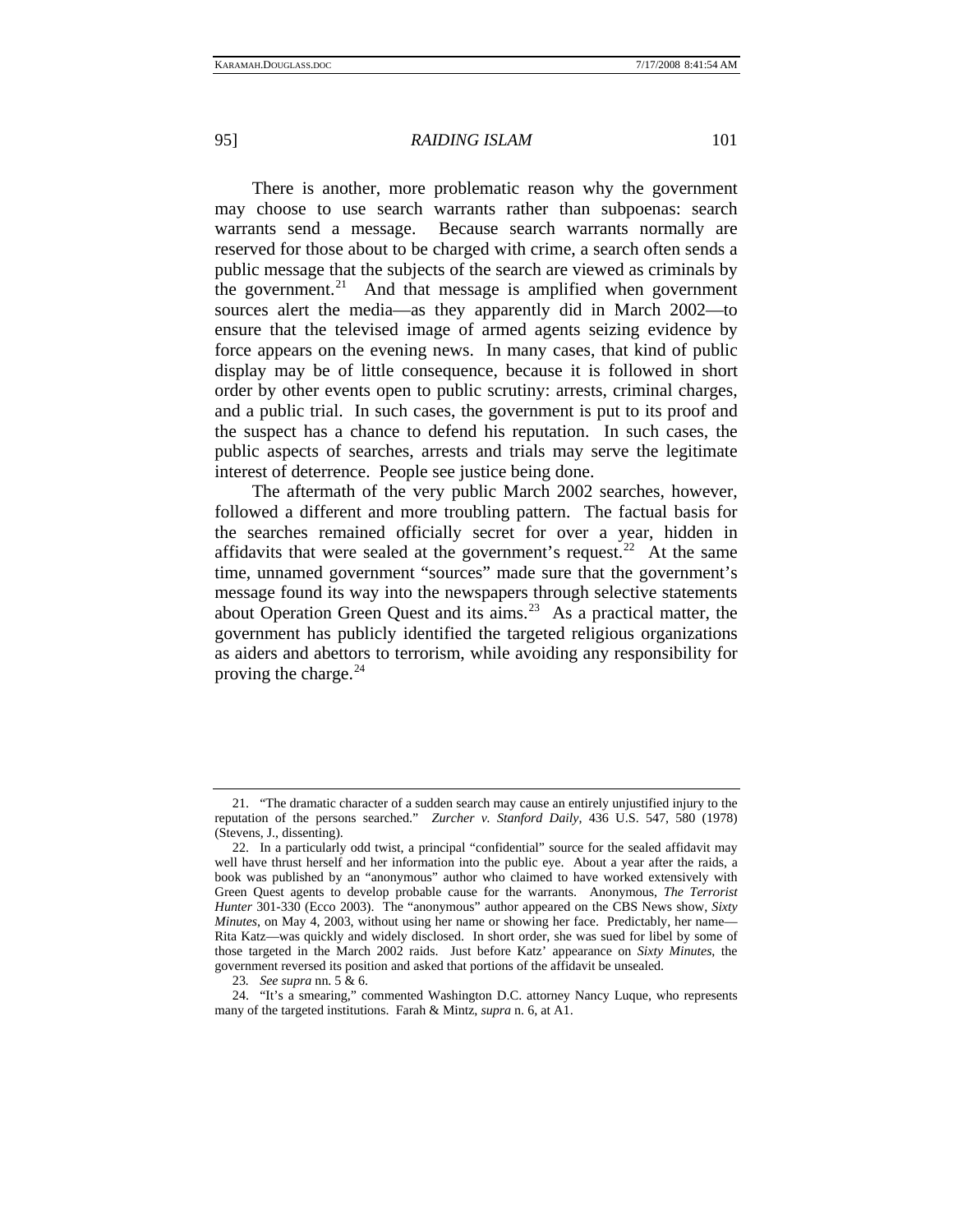### II. WHEN WORLDS COLLIDE: "LAWFUL" SEARCHES THAT CHILL RELIGIOUS EXPRESSION

From a constitutional perspective, the March 2002 searches present an apparent clash between the Fourth Amendment world of search and seizure and the First Amendment world of religious freedom. On the one hand, the government claims that its tactics were lawful. After all, the searches were authorized by warrants issued by a neutral magistrate who found probable cause to believe that there was evidence of crime in the places that were searched.<sup>[25](#page-7-0)</sup> On the other hand, the searches caused substantial damage to religious organizations that have never been charged with a crime. Activities traditionally protected by the First Amendment—religious teaching and publication—have been disrupted. Financial support for religious institutions has been threatened. Even more troubling, that kind of fallout was easily predictable and—at least for some government decision makers—may even have been an intended consequence of the raids.<sup>[26](#page-7-1)</sup> In sum, if probable cause is the only standard by which we measure the legality of searches aimed at religious institutions, then the Fourth Amendment can allow searches and seizures that are predictably destructive to the First Amendment interests of those institutions. In a nation committed to religious liberty, that doesn't sound right.

The Supreme Court has never explicitly considered this clash of constitutional doctrines in a case involving the search of religious institutions.<sup>[27](#page-7-2)</sup> After all, police seldom search for evidence of crime in churches. To sort out these First and Fourth Amendment concerns, therefore, we must turn to a closely analogous setting: the search of a newspaper office. The Court's opinion in *Zurcher v. Stanford Daily*[28](#page-7-3)

<sup>25</sup>*. See supra* n. 3, and accompanying text.

<span id="page-7-1"></span><span id="page-7-0"></span><sup>26.</sup> In the post-9/11 environment, it is simply implausible that the government officials who planned the March 2002 raids failed to recognize in advance that the event would be highly publicized and highly damaging to the business and reputation of the targeted institutions. Indeed, the rapidity and number of statements to the press from "government sources" after the raids suggest a calculated government effort to publicize the alleged connection between those institutions and terrorists. It is hard to escape the conclusion that one purpose of the massive, well-publicized searches was simply to disrupt the operations of the targeted groups. In a moment of—perhaps excessive—candor, one government source told a reporter that, even if the searches did not lead to prosecutions, they would serve the purpose of disrupting the flow of money to terrorists. *See* Mintz & Jackman, *supra* n. 2, at A1.

<span id="page-7-3"></span><span id="page-7-2"></span><sup>27.</sup> There are few reported cases from lower federal courts addressing searches of religious institutions. *See e.g. Presbyterian Church v. U.S.*, 870 F.2d 518 (9<sup>th</sup> Cir. 1989) (discussing standing of a church to raise First and Fourth Amendment claims). The government's investigation of the "church" of Scientology produced a few. *See e.g. U.S. v. Heldt,* 668 F.2d 1238 (D.C. Cir. 1981).

<sup>28. 436</sup> U.S. 547 (1978).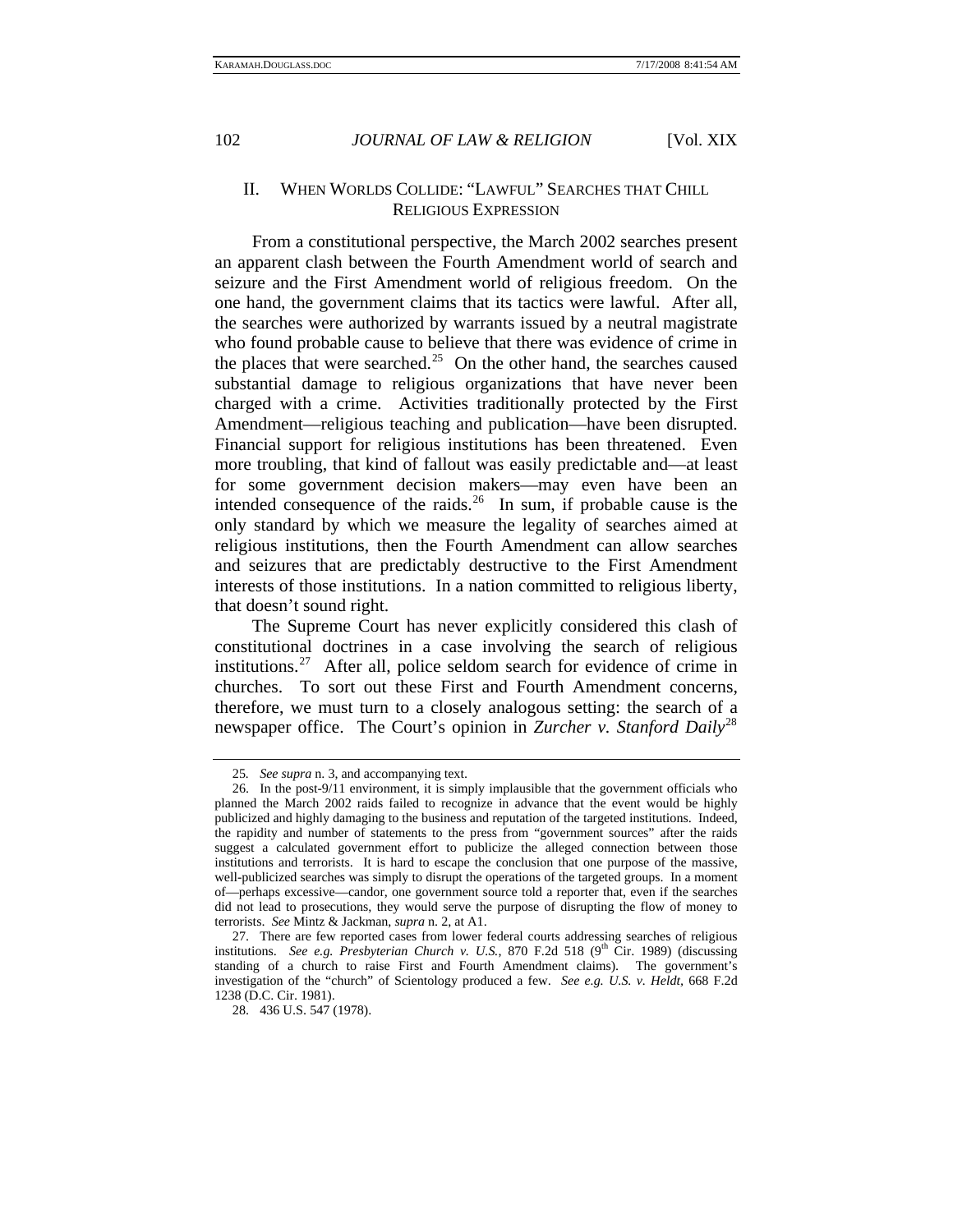may offer the best frame of reference for considering the constitutional issues at stake in the March 2002 searches.

In April 1971, at the height of protests against the Vietnam War, a large group of students occupied the offices of Stanford University Hospital.<sup>[29](#page-8-0)</sup> When police arrived, violence broke out and nine police officers were injured. Two days later, the *Stanford Daily* student newspaper carried accounts of the incident, along with photographs. The news story and published photos indicated that the photographer had been in position to take other photographs that might identify those who assaulted the police.<sup>[30](#page-8-1)</sup> The District Attorney obtained search warrants authorizing police to enter and search the newspaper offices for negatives and photographs depicting the assaults. The searches uncovered nothing other than the already-published photos. Weeks later, the *Stanford Daily* filed a civil suit, alleging that police violated the newspaper's First and Fourth Amendment rights.<sup>[31](#page-8-2)</sup>

There was no question that the warrants had been issued by a neutral magistrate, and were based upon probable cause to believe that the newspaper offices might contain photographic evidence of the assaults. But the *Daily* argued that the searches were nonetheless unlawful, for three reasons.

(1) *Searches Directed at "Innocent" Parties*—The *Daily* was not suspected of any crime. It was an innocent third party that happened to possess evidence of a crime committed by someone else. Under those circumstances, the newspaper argued, it should not have to endure the inconvenience, disruption and invasion of privacy that come from an unannounced search. $\frac{3}{2}$ 

The Court rejected the argument. As a general rule, the Court found, the Fourth Amendment requires no special showing in order to justify the search of property occupied by an innocent party. The Fourth Amendment prohibits "unreasonable searches," and provides that "no warrants shall issue, but upon probable cause."<sup>[33](#page-8-4)</sup> Reading those two clauses together, the *Zurcher* Court wrote

The critical element in a reasonable search is not that the owner of the property is suspected of crime but that there is reasonable cause to believe that the specific "things" to be searched for and

<sup>29</sup>*. See id*. at 550.

<span id="page-8-0"></span><sup>30</sup>*. See id*. at 551.

<span id="page-8-4"></span><span id="page-8-3"></span><span id="page-8-2"></span><span id="page-8-1"></span><sup>31</sup>*. See id*. at 552. 32*. See id*. at 553-554.

<sup>33.</sup> U.S. Const. amend. IV.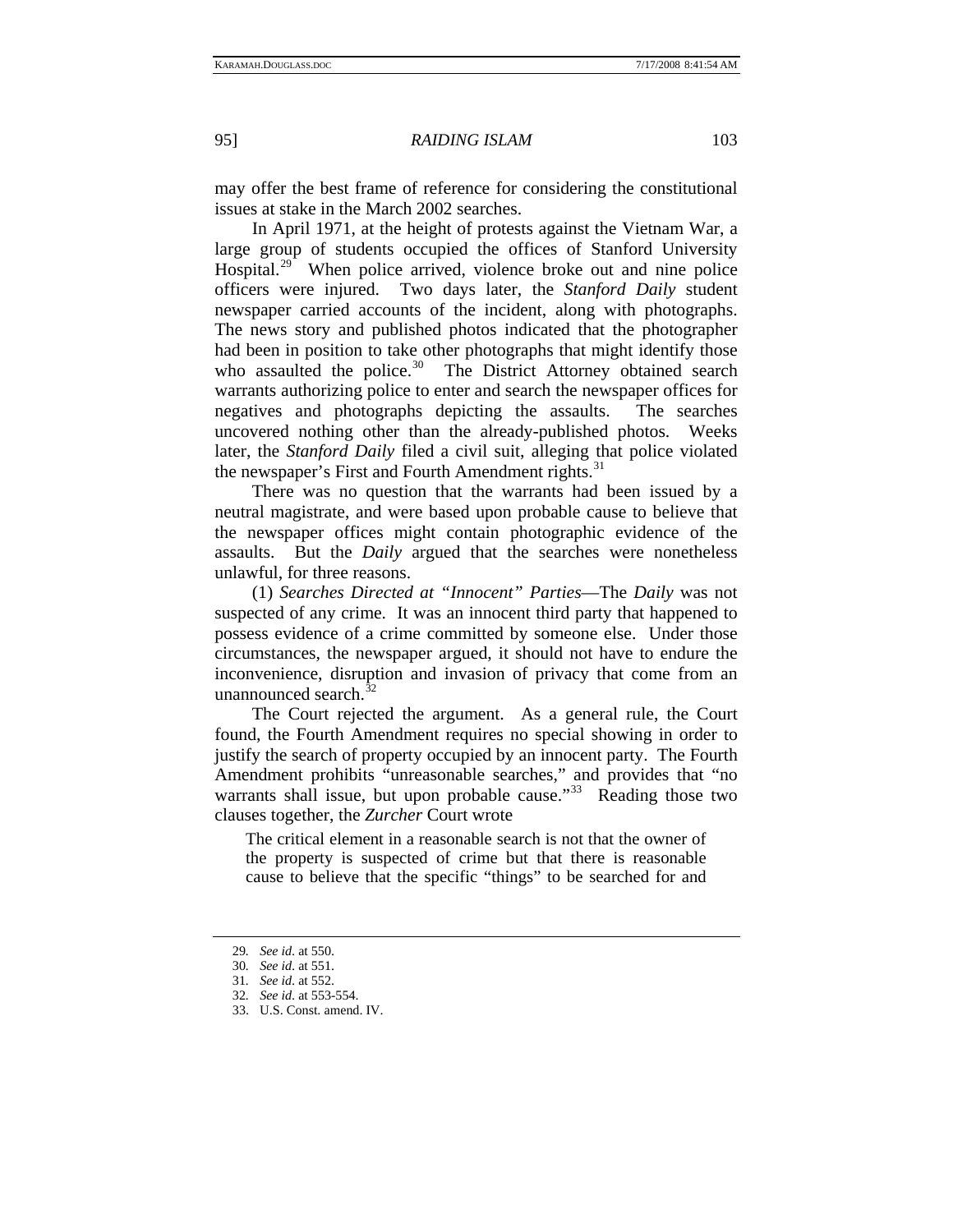seized are located on the property to which entry is sought.<sup>[34](#page-9-0)</sup>

"Search warrants," the Court noted, "are not directed at persons; they authorize the search of 'place[s]' and the seizure of 'things.'"[35](#page-9-1) As a constitutional matter, therefore, it is irrelevant whether the owner or occupant of the place to be searched is himself suspected of any crime.

(2) *Search Warrants where Subpoenas May Suffice*—Second, the newspaper argued that the search was not necessary. Before authorizing the search of property occupied by an innocent party, the *Stanford Daily*  asserted, a magistrate must find probable cause to believe that police cannot obtain the evidence simply by requesting it or by subpoenaing it.<sup>[36](#page-9-2)</sup> In other words, a search directed at an innocent third party is "unreasonable" under the Fourth Amendment where there is a less intrusive means to get at the evidence.

The *Zurcher* majority rejected this claim as well, for two reasons. First, the Court found that it would be impractical to require law enforcement to prove the necessity for choosing a search warrant rather than a subpoena. Searches often occur at early stages of investigations before all suspects are identified. The majority wrote,

The seemingly blameless third party in possession of . . . evidence may not be innocent at all; and if he is, he may nevertheless be so related to or so sympathetic with the culpable that he cannot be relied upon to retain and preserve the articles that may implicate his friends  $\ldots$ <sup>[37](#page-9-3)</sup>

Second, the Court believed that the practicalities of investigating crime would lead prosecutors and police to avoid using search warrants unless they were necessary. "[S]earch warrants are more difficult to obtain than subpoenas," the Court noted.

Where, in the real world, subpoenas would suffice, it can be expected that they will be employed by the rational prosecutor. On the other hand, when . . . the prosecutor chooses to use the search warrant, it is unlikely that he has needlessly selected the more difficult course.<sup>[38](#page-9-4)</sup>

In effect, the Court left the choice of tactics—search warrant vs. subpoena—to the discretion of the prosecutor, trusting in the practicalities of the "real world" to limit abuses.

<span id="page-9-0"></span><sup>34</sup>*. Zurcher*, 436 U.S. at 556.

<span id="page-9-1"></span><sup>35</sup>*. Id*. at 555.

<span id="page-9-2"></span><sup>36</sup>*. See id*. at 560-561.

<span id="page-9-3"></span><sup>37</sup>*. Id*. at 561.

<span id="page-9-4"></span><sup>38</sup>*. Id*. at 563.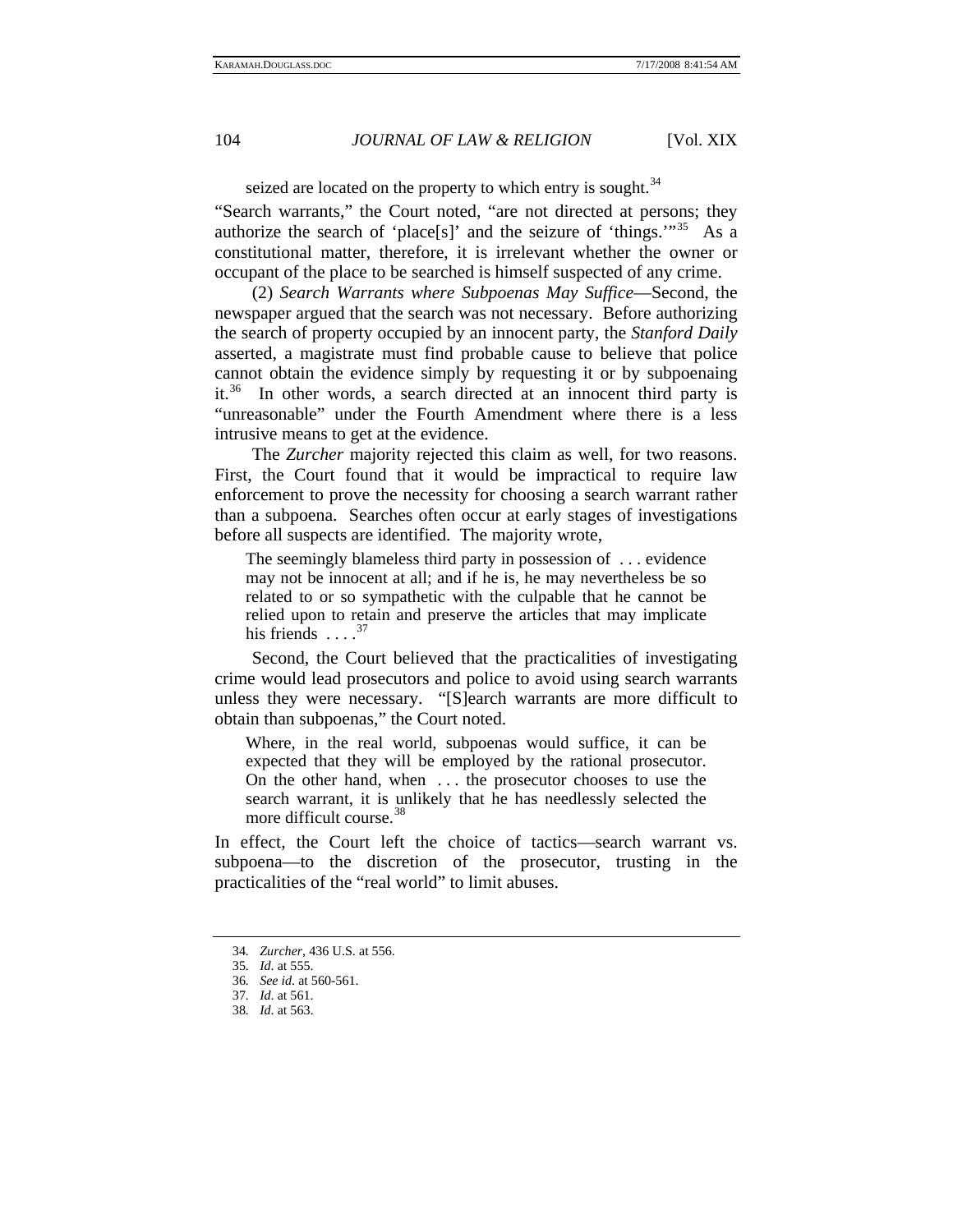(3) *Searches Directed at the Press*—The *Stanford Daily'*s third contention went directly to the First Amendment interests at stake when police are allowed to raid a newspaper office.<sup>[39](#page-10-0)</sup> The search of a newspaper office can disrupt or delay the publication of news. Seizure of information that has not yet been published can amount to a "prior restraint" on constitutionally protected speech. Search of a news organization can threaten the confidentiality of news sources and thereby limit access of reporters to critical information. And—as the American colonists saw in their struggles with George  $III^{40}$  $III^{40}$  $III^{40}$ —searches directed at the press can chill a news organization's willingness to gather and report news unfavorable to the same government that chooses where to search and whom to arrest. For all of these reasons, the *Daily* argued, whatever the Fourth Amendment might allow as "reasonable" under ordinary circumstances, the rules should be different where a search threatens to chill First Amendment interests. Search of a news media office should be allowed only in those rare circumstances where the police can demonstrate that important evidence will be removed or destroyed if law enforcement tries to obtain it by subpoena.<sup>[41](#page-10-2)</sup> In other words, the *Daily* sought a *per se* rule that magistrates should not issue warrants to search newspapers without first finding that the search was the only means for obtaining the evidence.

The *Zurcher* majority was unwilling to impose that *per se* rule of necessity. Instead, the Court suggested, magistrates could protect First Amendment interests through their application of traditional Fourth Amendment standards:

Properly administered, the preconditions for a warrant—probable cause, specificity with respect to the place to be searched and the things to be seized, and overall reasonableness—should afford sufficient protection against the harms that are assertedly threatened by warrants for searching newspaper offices.<sup>[42](#page-10-3)</sup>

#### III. BEYOND PROBABLE CAUSE: ACCOUNTING FOR FIRST AMENDMENT VALUES IN SEARCHES TARGETING RELIGIOUS INSTITUTIONS

The *Zurcher* opinion stirred controversy as soon as it was issued. In short order, Congress took the unusual step of passing legislation to

<sup>39</sup>*. See id*. at 563-564.

<span id="page-10-3"></span><span id="page-10-2"></span><span id="page-10-1"></span><span id="page-10-0"></span><sup>40.</sup> In *Marcus v. Search Warrants*, 367 U.S. 717, 724-728 (1961), the Supreme Court detailed the historical genesis of the Fourth Amendment in struggles between the press and the British crown.

<sup>41</sup>*. Zurcher,* 436 U.S. at 563-564.

<sup>42</sup>*. Id*. at 565.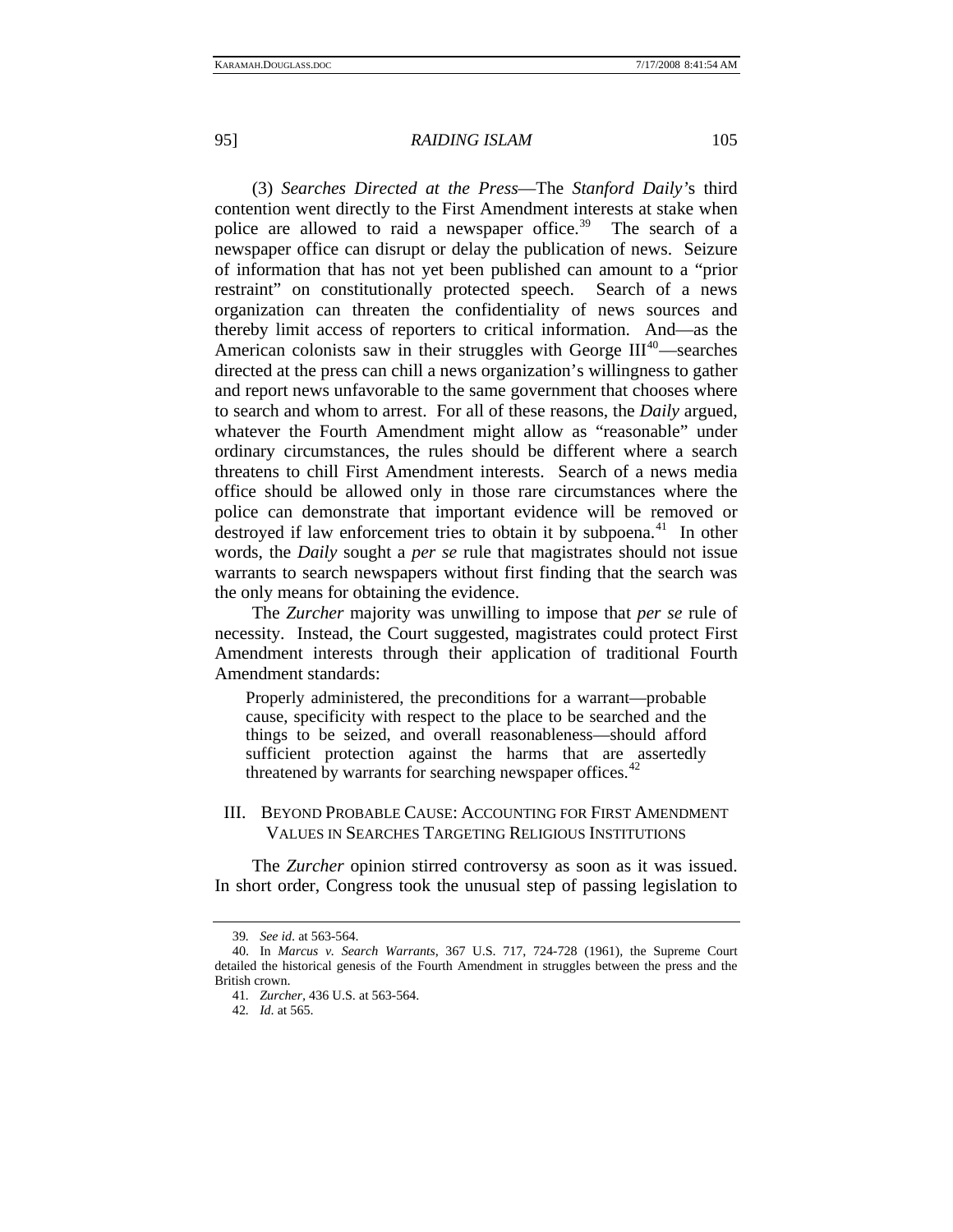limit its reach.<sup>[43](#page-11-0)</sup> Nevertheless, as a matter of constitutional law, *Zurcher* remains the standard for evaluating search warrants that implicate First Amendment interests.

In several respects, *Zurcher* seems to validate the government's tactics in the March 2002 searches. Just like the police in *Zurcher*, the Operation Green Quest agents acted under the authority of a search warrant issued by a magistrate who found probable cause to believe there was evidence of crime in the offices to be searched. Under *Zurcher*, it does not matter that the people and institutions searched were not charged, or perhaps even suspected, of criminal acts themselves. Likewise under *Zurcher*, it seems not to matter whether an unannounced search was necessary or whether a subpoena may have sufficed to get the government what it needed. Finally, under *Zurcher*, the fact that the searches targeted religious institutions does not fundamentally alter the traditional Fourth Amendment approach to search and seizure. As a general rule, the government satisfies its constitutional obligations when it obtains a search warrant and acts within the authority of the warrant.

Still, searching a church, or temple, or mosque is different than searching a suspected drug dealer's apartment. The privacy of innocent believers and the potential for chilling religious expression make it different. *Zurcher* does not say that probable cause alone is sufficient to permit any search of any institution without regard to the First Amendment interests at stake. Even as it denied relief to the *Stanford Daily*, the *Zurcher* Court acknowledged the historical link between First Amendment interests and the warrant requirement of the Fourth Amendment:

It is true that the struggle from which the Fourth Amendment emerged "is largely a history of conflict between the Crown and the press," and that in issuing warrants and determining the reasonableness of a search, . . . magistrates should be aware that "unrestricted power of search and seizure could also be an instrument for stifling liberty of expression."<sup>[44](#page-11-1)</sup>

Accordingly, the Court continued, First Amendment concerns play a key role in limiting the government's power to search: "Where the materials sought to be seized may be protected by the First Amendment, the

<span id="page-11-0"></span><sup>43.</sup> In 1980, Congress passed the Privacy Protection Act, 42 U.S.C. § 2000aa, in response to *Zurcher*. The Senate Judiciary Committee Report states, "The Committee believes that the search warrant procedure in itself does not sufficiently protect the press and other innocent third parties ...." Sen. Judiciary Comm. Rep. No. 874, 96<sup>th</sup> Cong., 2d Sess. 1980, at 3951.

<span id="page-11-1"></span><sup>44</sup>*. Zurcher*, 436 U.S. at 564 (quoting *Stanford v. Texas*, 379 U.S. 476, 482 (1965) and *Marcus v. Search Warrant*, 367 U.S. 717, 729 (1961)).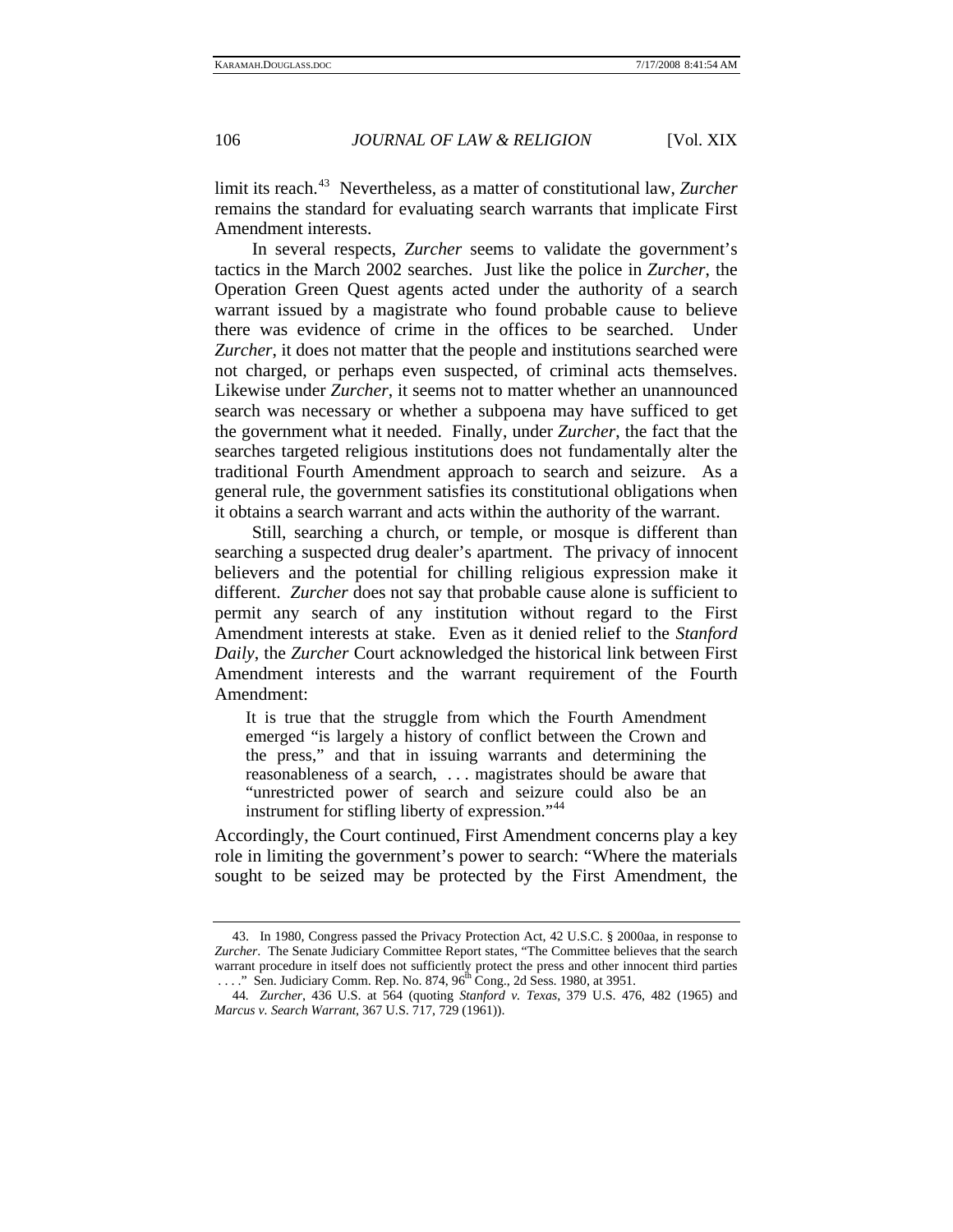requirements of the Fourth Amendment must be applied with scrupulous exactitude."<sup>[45](#page-12-0)</sup> Those words should apply to the search of the Fiqh Council or the Graduate School of Islamic and Social Sciences no less than to a search at a student newspaper.

The basic Fourth Amendment requirements are (1) probable cause and particularity, and (2) in the words of the *Zurcher* Court, "overall reasonableness." The hard part, of course, is deciding what it means to be "scrupulous" and "exacting" in applying those requirements in a search targeting religious institutions.

## A. Probable Cause and Particularity in Searches for Evidence of "Material Support"

The Fourth Amendment provides that "no warrants shall issue, but upon probable cause . . . and particularly describing the place to be searched, and the persons or things to be seized."<sup>[46](#page-12-1)</sup> Those words found their way into the Bill of Rights in large measure because of conflicts between the press and the Crown in England and Colonial America. Officers armed with "general" warrants could enter press offices and search for anything they might consider "seditious" or "scandalous."<sup>[47](#page-12-2)</sup> Searching, even without arrest or prosecution, was an effective way to identify political dissidents and to chill their desire to write or speak out against the king. And an effective way to silence a printing press was to seize what it printed, not to mention the press itself.

The Fourth Amendment requirements of probable cause and particularity work hand-in-hand to prohibit that kind of general search. Before police can search, they must show probable cause that a premises holds evidence of a crime. And—to satisfy the particularity requirement—they must articulate specifically what that evidence is. In addition, the particularity clause limits what police can do after they get the warrant. They can search only in the particular place, and for the particular thing, that the warrant identifies.<sup>[48](#page-12-3)</sup> They cannot look for a stolen twenty-seven inch television in a six by ten inch glove compartment. And when they find what is listed in the warrant, they must stop searching.

<sup>45</sup>*. Id*. at 564 (quoting *Stanford v. Texas*, 379 U.S. 476, 485 (1965)).

<sup>46.</sup> U.S. Const. amend. IV.

<sup>47</sup>*. See Marcus v. Search Warrant*, 367 U.S. 717, 726 (1961).

<span id="page-12-3"></span><span id="page-12-2"></span><span id="page-12-1"></span><span id="page-12-0"></span><sup>48.</sup> For cases detailing the limits imposed on police searches by the "particularity" requirement, *see generally Thirty-First Annual Review of Criminal Procedure*, 90 Geo. L.J. 1117- 1124 (2002) [hereinafter *Criminal Procedure Project*].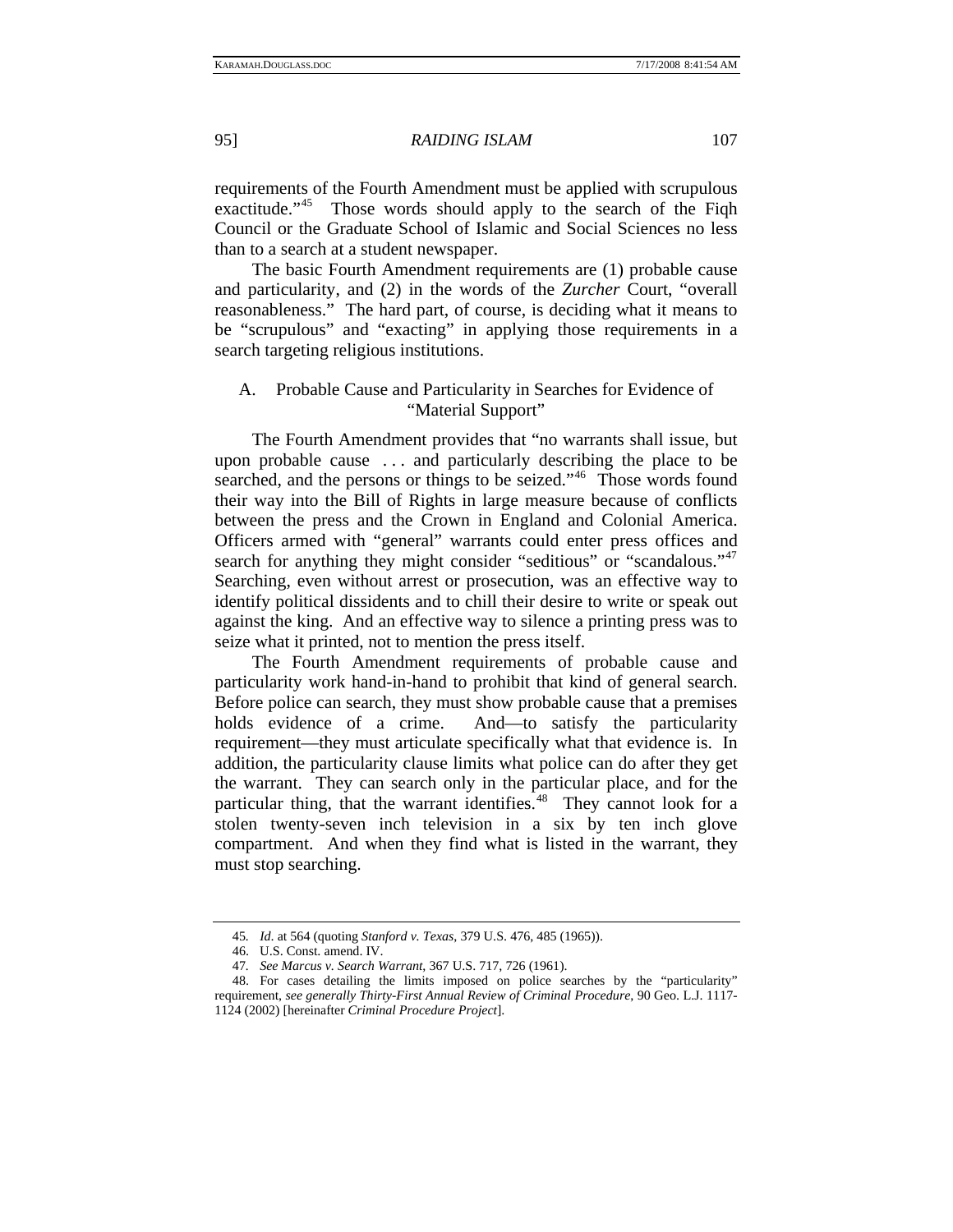The particularity requirement plays an especially critical role in protecting First Amendment interests.<sup>[49](#page-13-0)</sup> As the March 2002 searches demonstrate, the more broadly agents are allowed to search, the more likely they are to disrupt teaching, speaking, writing and publication. The more drafts, notes, emails and private papers they are allowed to see and to seize, the more the drafters, note-takers, emailers and paperwriters will stop writing and communicating in the future. A limited search, in a particular place for a particular piece of evidence, is less likely to chill protected religious expression.

Particularity is not a difficult concept to grasp in a search for a stolen twenty-seven inch television. But it is immensely complicated when it comes to seeking evidence of "material support" for terrorist organizations.<sup>[50](#page-13-1)</sup> A search within a religious or educational institution for evidence of "material support" can stretch the concept of particularity to an astonishing breadth for several reasons.

First, a search for "material support" aims at documents. By their nature, search warrants for documents lead to broad, highly intrusive searches, because they allow agents to look everywhere the relevant documents may be found. Often, that means every file in an office including computer files. And, because an agent cannot know what a document says until she reads it, even an agent searching for a specific document may be required to read through dozens or thousands of private papers before finding what she seeks.<sup>[51](#page-13-2)</sup> Moreover, unlike the search for a stolen television, which is over when the television is seized, most document searches have no logical stopping point. A search for "all documents referring to terrorists" allows agents to keep looking until they review all documents, regardless of how many they may seize along the way.

Second, the crime of "material support" brings into play an almost limitless range of potential "evidence" subject to review and seizure.

<span id="page-13-0"></span><sup>49</sup>*. See Stanford v. Texas*, 379 U.S. 476, 485-486 (1965); and *see Criminal Procedure Project*, *supra* n. 48, at 1120-1121.

<span id="page-13-1"></span><sup>50.</sup> A federal statute makes it a felony "knowingly" to provide "material support or resources to a foreign terrorist organization." 18 U.S.C. § 2339B(a)(1) (2000). "Material support" includes any form of financial support as well as personnel or equipment. *Id*. § 2339A(b). The definition of "material support" was expanded by the U.S.A. PATRIOT Act, Pub. L. No. 107-156, § 805(a)(2), 115 Stat. 272, 377 (Oct. 26, 2001), to include intangibles such as "expert advice or assistance" along with the "training" that was already considered "material support" in 18 U.S.C. § 2339A(b). Significantly, the statute explicitly excludes "religious materials" as a form of material support. *Id*.

<span id="page-13-2"></span><sup>51. &</sup>quot;[I]n order to find a particular document, no matter how specifically it is identified in the warrant, the police will have to search every place where it may be—including, presumably, every file in the office—and to examine each document they find to see if it is the correct one." *Zurcher v. Stanford Daily*, 436 U.S. at 573 n. 7 (Stewart, J., dissenting).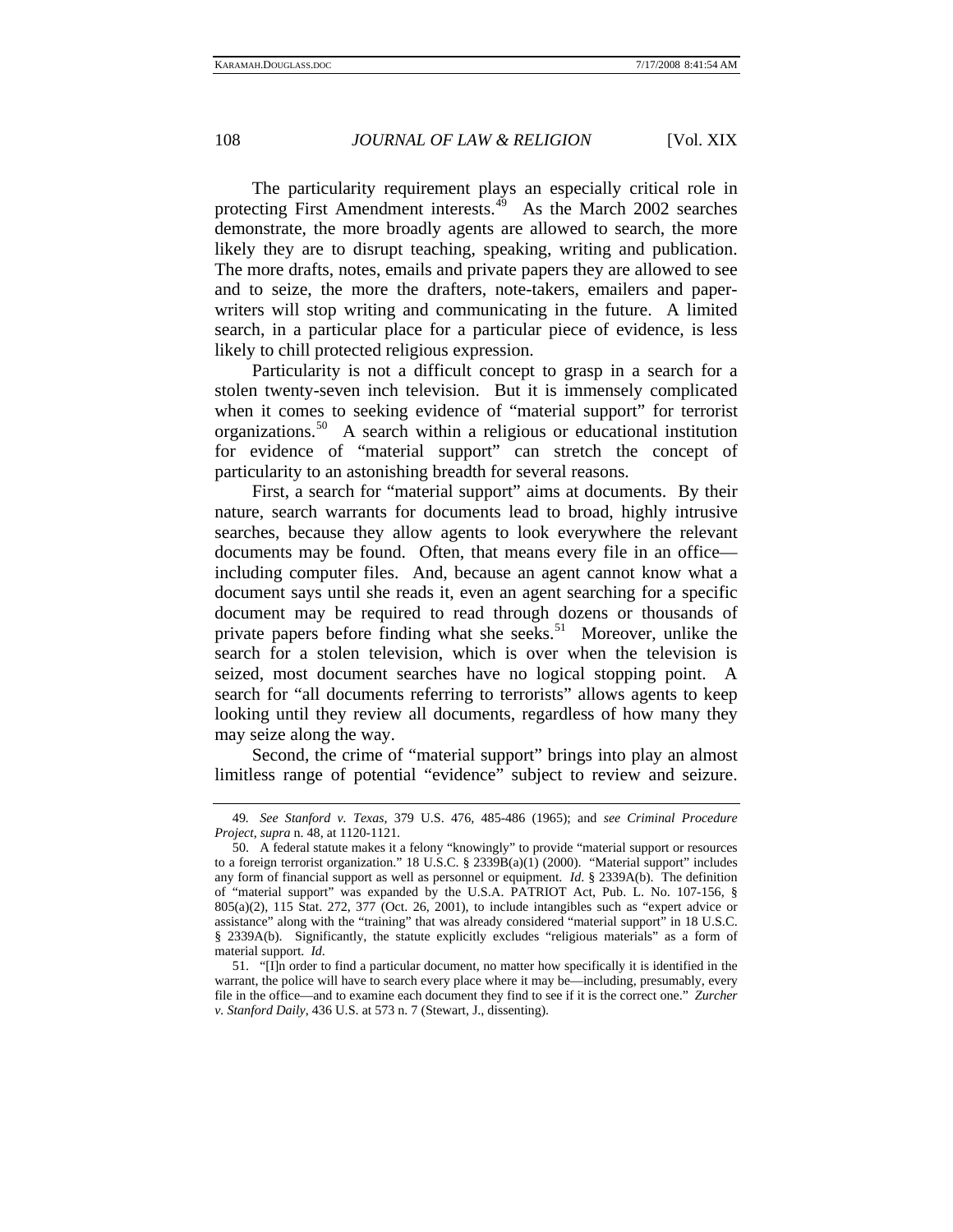Evidence of material support includes a great deal more than just financial records. The statute prohibits "knowingly" providing support to a terrorist organization.<sup>[52](#page-14-0)</sup> Documents that might show "knowledge" of the sources and uses of charitable donations therefore become potential evidence of crime. But this may be only the beginning of the particularity explosion. A thorough investigator would tell us that evidence of motive could be critical to proof of any crime. And why might a suspect person or institution support terrorism? To answer that question, a searching agent might say, she needs to know more about the suspect's knowledge of terrorists and their aims; she may even need to understand the suspect's political and religious views. An agent concerned with material support to Hamas, for example, may need to probe a suspect's writings about Palestine, or the suspect's readings about martyrdom. All of these writings may be evidence of a motive to provide material support to terrorism.

If this concept of "particularity" sounds farfetched, one need only look at the March 2002 search warrants to see how real it is. Among many other things, those warrants authorized agents to search for and seize "any and all information referencing in any way ... any ... individual or entity designated as a terrorist by the President."<sup>[53](#page-14-1)</sup> At an Islamic University or religious council, that description would include virtually any book, sermon, scholarly treatise or private letter expressing religious or political views on the most important issues of the day for many American Muslims, including publications that condemn terrorist acts.

A warrant of such breadth raises two, related concerns. One, of course, is that the agents will do what they apparently did when they seized five hundred boxes of paper in March 2002. They will seize everything that falls within the warrant's description. Never mind that such a description includes—literally—every issue of the *Washington*  Post published since September 11, 2001. The "seize everything" approach is what shuts down an institution. The March 2002 searchers  $\mu$  didn't take copies of data files. They took all of the computers.<sup>[54](#page-14-2)</sup>

A second, but equally serious concern is that a warrant like those issued in March 2002 is so broad that agents will have to narrow it themselves as they choose what to seize. In searching through all information "referencing any entity designated as a terrorist," for example, a selective agent might seize only those papers and books that,

<span id="page-14-0"></span><sup>52. 18</sup> U.S.C. § 2339B(a)(1).

<span id="page-14-1"></span><sup>53</sup>*. See ACLU Brief*, *supra* n. 7, at 3.

<span id="page-14-2"></span><sup>54</sup>*. See* Masters, *supra* n. 9, at A13.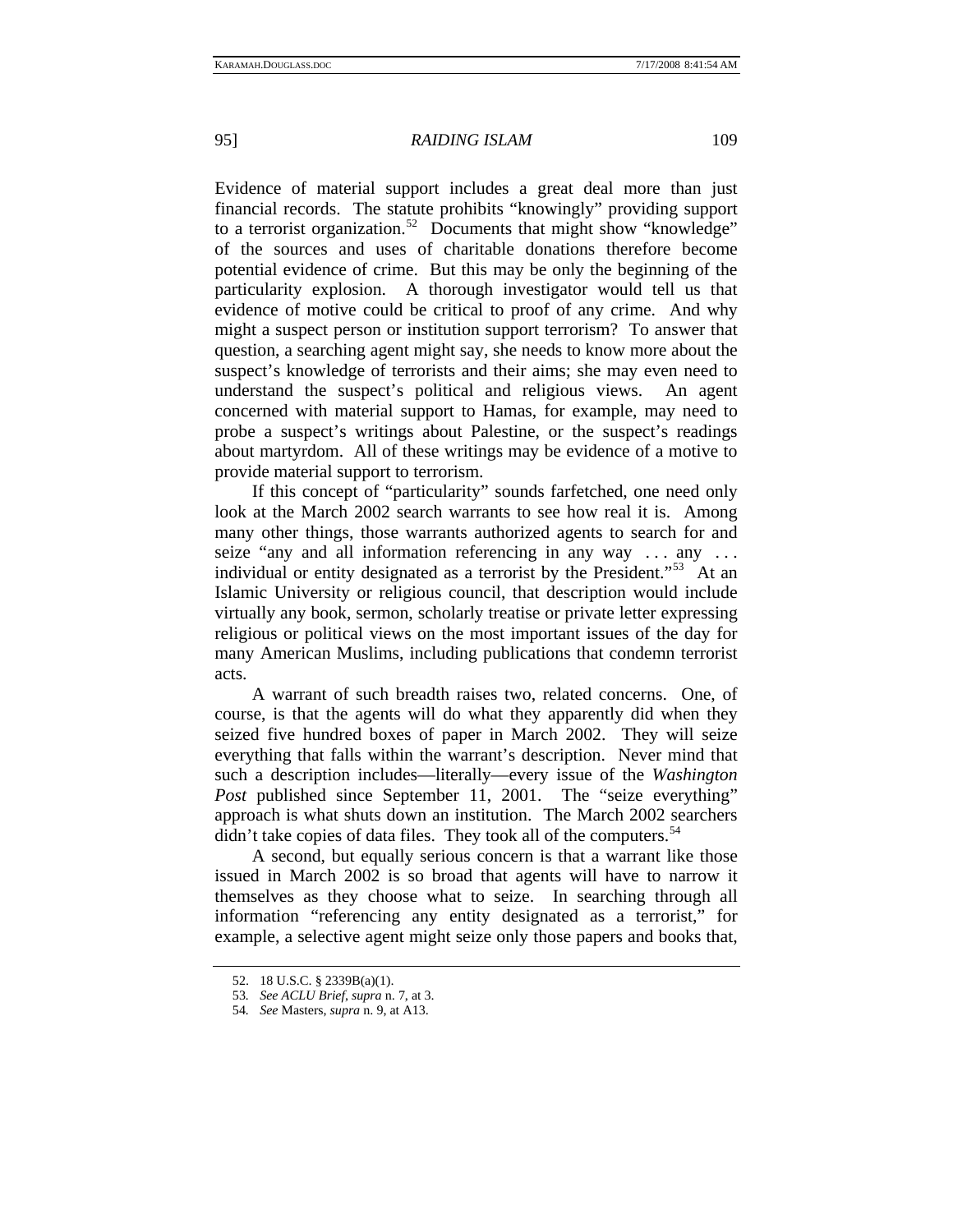in her view, showed sympathy for terrorists. But that kind of approach may be even more troubling. We may as well ask federal agents to look inside a religious institution and see whose views they find most troubling.

Granted, it may be impossible for investigators, at the time they apply for a warrant, to identify each of the particular documents they expect to seize as evidence of material support for terrorism. The nature and potential scope of that kind of crime is simply too complex. Granted, where such material support is real and such documents exist, the need for law enforcement to find them is substantial. But neither the "seize everything" approach, nor the "I'll know it when I see it" approach, adequately protects the First Amendment interests at stake in a search of religious institutions. Even the *Zurcher* Court recognized that the threat to First Amendment values is greatest where government agents are allowed to rummage through and make their own judgments about the incriminating nature of books and papers. Invoking an earlier decision that had invalidated a warrant authorizing a search for materials "relating to the Communist Party," the *Zurcher* Court concluded, "Where presumptively protected materials are sought to be seized, the warrant requirement should be administered to leave as little as possible to the discretion or whim of the officer in the field."[55](#page-15-0)

There is precedent for a more "exacting" approach to probable cause and particularity when constitutionally protected materials are subject to search. In obscenity cases, the Court has required "rigorous procedural safeguards" beyond the normal Fourth Amendment requirements.<sup>[56](#page-15-1)</sup> Where large-scale seizures threaten to keep materials out of publication, the Court has required adversary hearings before or immediately after seizure to determine what is and what isn't "obscene."<sup>[57](#page-15-2)</sup> Even where seizures do not threaten a prior restraint on publication of allegedly obscene materials, the Court has urged magistrates to "focus searchingly on the question of obscenity" in determining probable cause.<sup>[58](#page-15-3)</sup>

No doubt a procedure requiring judicial review at or near the time of search would prove difficult and time consuming in major cases. But there are practical ways to administer such a process.<sup>[59](#page-15-4)</sup> And the very

<sup>55</sup>*. Zurcher*, 436 U.S. at 564.

<span id="page-15-4"></span><span id="page-15-3"></span><span id="page-15-2"></span><span id="page-15-1"></span><span id="page-15-0"></span><sup>56.</sup> *Ft. Wayne Books, Inc. v. Ind.*, 489 U.S. 46, 62 (1989); and *see Lo-Ji Sales, Inc. v. N.Y.*, 442 U.S. 319, 326 n.5 (1979) (noting that First Amendment imposes special constraints on searches and seizures directed at materials intended for publication).

<sup>57</sup>*. See A Quantity of Copies of Books v. Kan.*, 378 U.S. 205 (1964).

<sup>58</sup>*. Id*. at 210 (quoting *Marcus v. Search Warrant*, 367 U.S. 717, 732 (1961)).

<sup>59.</sup> Courts administer discovery disputes in major civil cases on a daily basis. Much the same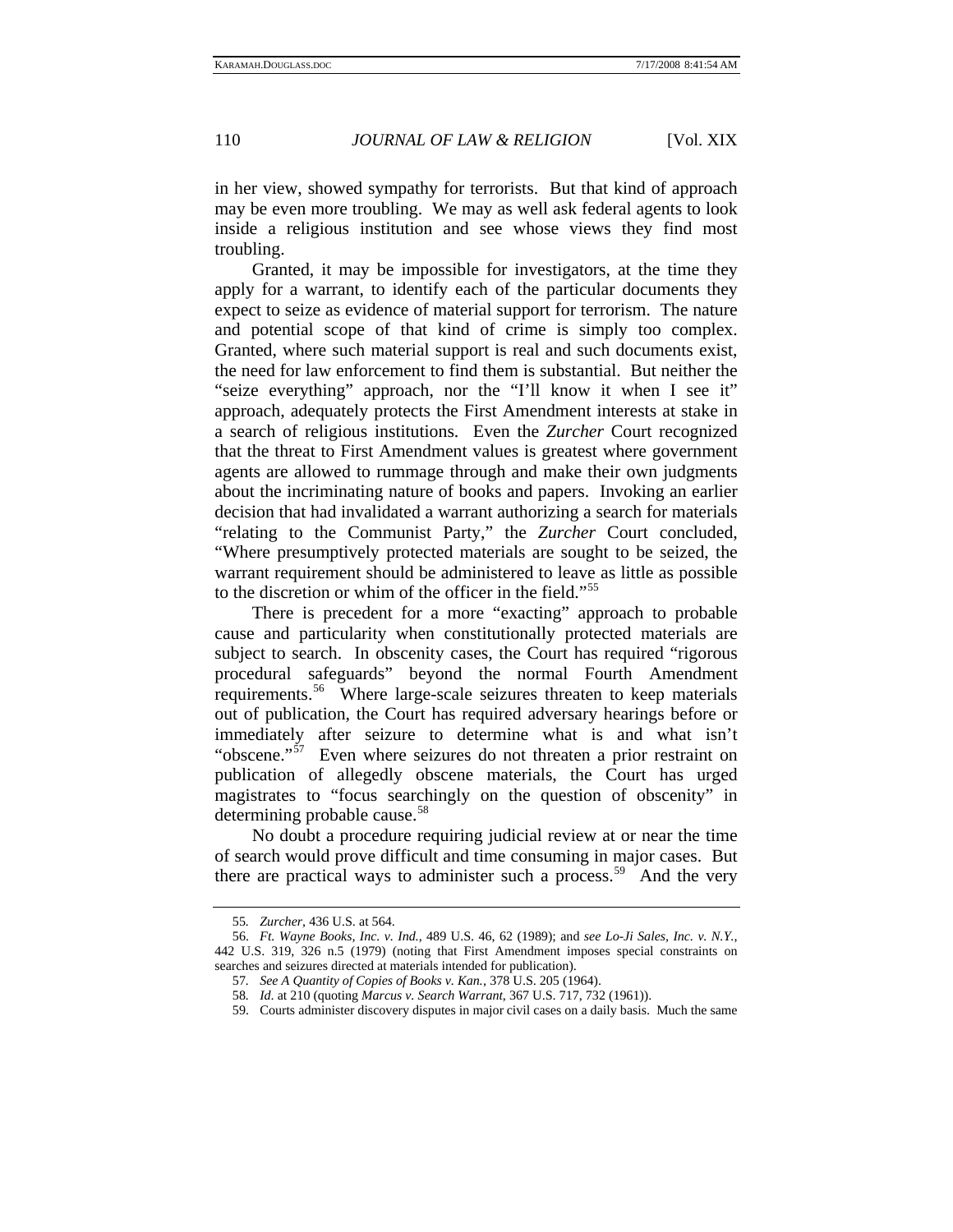prospect of quick and exacting judicial review would deter the kind of large-scale seizures witnessed in March 2002. If our Constitution gives that kind of protection to allegedly obscene books and videos, then surely it must accord at least the equivalent to religious texts.

#### B. Assessing "Reasonableness" when the Government's Aim is to Disrupt

The Fourth Amendment prohibits "unreasonable" searches and seizures. One might argue that it is unreasonable to seek evidence from a religious institution under a search warrant when the same evidence might be obtained more easily, and with less disruption to religious expression, by serving a subpoena or simply asking for the evidence. But, as we have seen, the *Zurcher* Court dismissed that argument, in part because the Court believed the practicalities of the "real world" would take care of the problem. $60$  In the Court's view, rational and practicalminded prosecutors would not choose the tactic of a search warrant where they really believed that other, less disruptive means would suffice.<sup>[61](#page-16-1)</sup> Who would do it the hard way, the Court assumed, when they could do it an easier way?

Unfortunately, the post-September 11 world has turned that rationale on its head. The present, publicly-articulated focus of federal law enforcement is on prevention of future terrorist acts and disruption of terrorist networks.[62](#page-16-2) Prosecution of past crimes, though not ignored by any means, is now a secondary priority. This change of focus has brought with it a significant change in tactics. Increasingly, the government has come to regard the traditional tactics of criminal investigation—searches, arrests, temporary detention of suspects—as goals in themselves rather than as means toward the end of successful prosecution.[63](#page-16-3) The March 2002 searches may be an example of that

<span id="page-16-3"></span>63. The impact of that change of tactics on American Muslims has been pronounced.

kind of process would be involved in separating genuinely useful evidence from protected expressive materials with little or no value to an investigation.

<sup>60</sup>*. See supra*, text accompanying nn. 37-38.

<sup>61</sup>*. Zurcher*, 436 U.S. at 562-563.

<span id="page-16-2"></span><span id="page-16-1"></span><span id="page-16-0"></span><sup>62.</sup> Soon after September 11, Attorney General John Ashcroft asserted the he would employ all lawful means to target and detain suspected terrorists in order to prevent another attack. *See* John Ashcroft, *Prepared Remarks for the U.S. Mayors Conference* (Oct. 25, 2001), available at <*http://www.usdoj.gov/ag/speeches/2001/agcrisisremarks10\_25.htm>* (accessed Jan. 5, 2004) (cited in David Cole, *The New McCarthyism: Repeating History in the War on Terrorism*, 38 Harv. Civ. Rights-Civ. Libs. L. Rev. 1, 24 n. 98 (2003)); and *see Worldwide Threats to Intelligence Community: Hearings Before the Senate Select Committee on Intelligence*, Feb. 11, 2003, at 1 (statement of Robert S. Mueller, Director of the F.B.I.) [hereinafter *Mueller Statement*] ("The prevention of another terrorist attack remains the FBI's top priority.").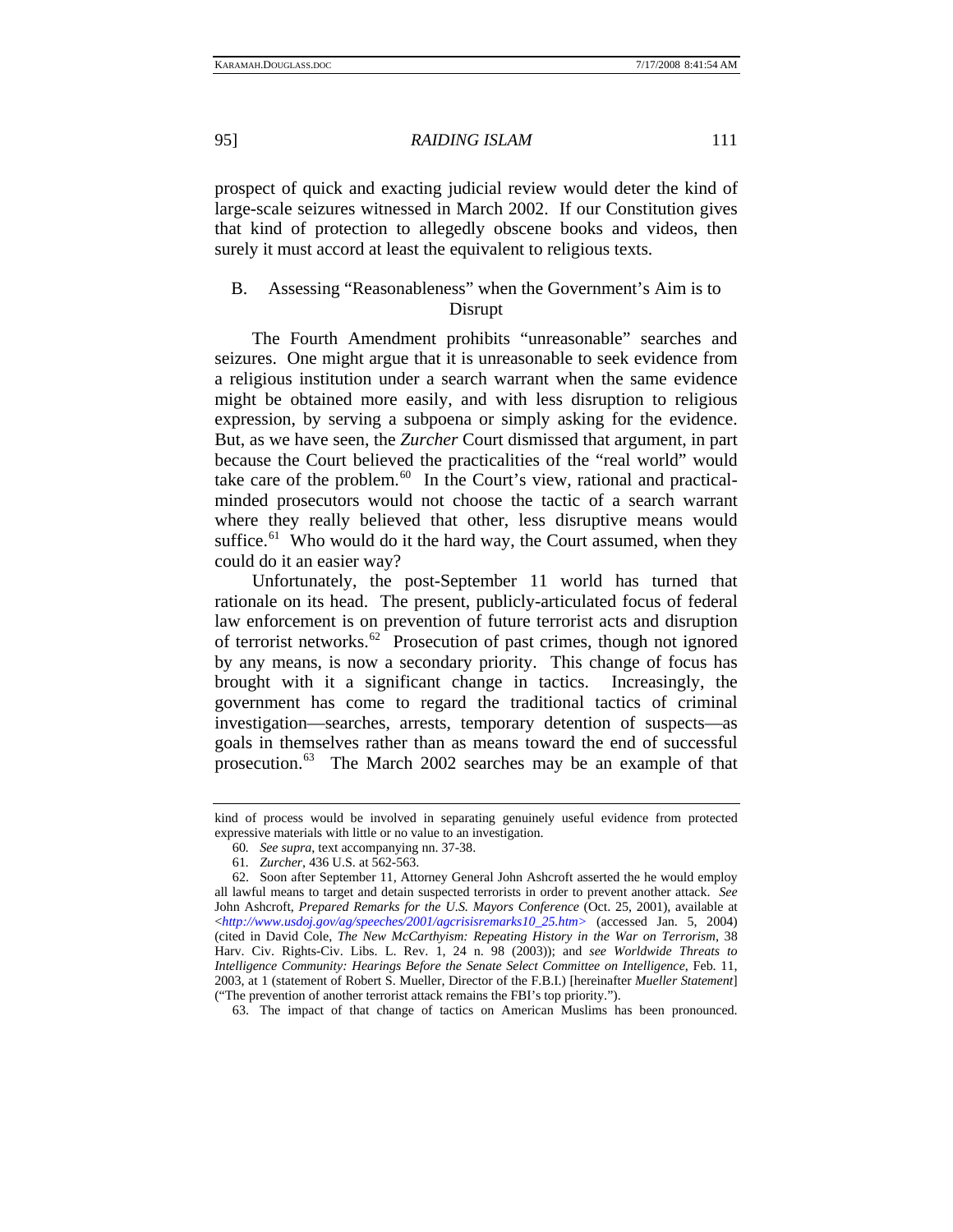change in tactical choices. Only two days after the searches, the *Washington Post* reported, "Government officials said that even if no crimes are proven, it might serve the counter terrorist cause to simply disrupt the flow of money."<sup>[64](#page-17-0)</sup> This post-9/11 "real world" is obviously different than the one the Court saw in *Zurcher*. In the *Zurcher* world, a rational prosecutor would not choose a disruptive tactic like a wellpublicized search warrant where a quieter, less intrusive approach would work. In today's world, the highest officials in our government may prefer the use of a search warrant precisely because it stands the best chance for disrupting a suspect institution.<sup>[65](#page-17-1)</sup>

The *Zurcher* Court found no need for a magistrate to consider the necessity for a warrant, because the normal priorities of prosecutors would prevent abuses. But now, those priorities have changed. And the level of judicial supervision should change as well. Where a search seems likely to disrupt the work of a religious institution—indeed, where it may be intended to do exactly that—it is not too much to ask investigators to convince a magistrate that the search is necessary. It is not too much to ask investigators to demonstrate to a magistrate—before they get the warrant—the steps they intend to take to minimize its disruptive impact on protected religious expression. We require that kind of showing in other contexts—in the issuance of Title III wiretap authorizations, for example.<sup>[66](#page-17-2)</sup> There is no practical reason why we cannot require it for a search warrant.

Moreover, as the March 2002 searches demonstrate, the government's tactics in the war on terror call for increased judicial supervision after the warrant is issued. When ongoing religious teaching, speaking and writing are disrupted, courts should demand that

Muslims are by far the most typical targets of "preventive" detentions and searches. For critiques of those tactics and further discussion of their impact on American Muslims, *see generally* David Cole, *In Aid of Removal: Due Process Limits on Immigration Detention*, 51 Emory L. J. 1003 (2002); Eric L. Muller, *12/7 and 9/11: War, Liberties, and the Lessons of History*, 104 W. Va. L. Rev. 571 (2002); and Scott Alexander, *Inalienable Rights Question: Muslims in the U.S. Since September 11<sup>th</sup>*, 7 J. Islamic L. & Culture 103 (2002).

<span id="page-17-0"></span><sup>64.</sup> Mintz & Jackman, *supra* n. 2, at A1; and *cf. Mueller Statement*, *supra* n. 63, at 2 ("Our investigations have also made it more difficult for suspicious NGOs to raise money and continue their operations.").

<span id="page-17-1"></span><sup>65.</sup> The March 2002 searches obviously had approvals from the highest levels of federal law enforcement. They involved the coordination of numerous federal agencies and the participation of 150 federal agents. *See* Dunne, *supra* n. 2, at 10.

<span id="page-17-2"></span><sup>66.</sup> Before issuing an order authorizing a Title III wiretap, a federal judge must find that other investigative measures have been tried and have failed or that such measures appear unlikely to succeed. 18 U.S.C. § 2518(1)(c) (2000)). In executing a Title III order, agents must demonstrate reasonable efforts to minimize intrusion on conversations not germane to the investigation. 18 U.S.C. § 2518(5) (2000).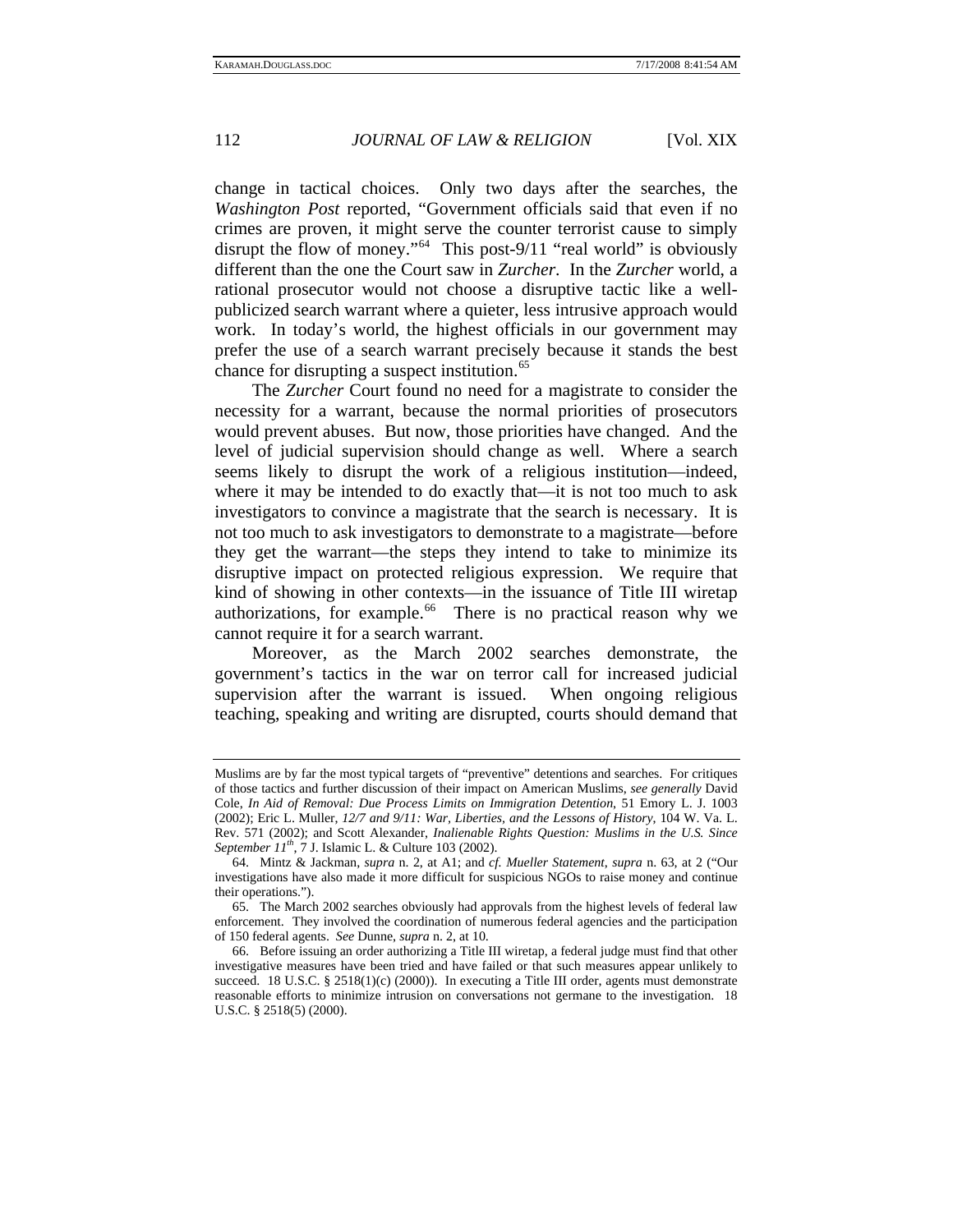the government at least minimize the period of disruption. One way to accomplish that, as we have already seen, is to apply the particularity requirement in a more exacting fashion. It takes less time to go through one hundred boxes than five hundred. Another way is to demand more accountability in the process of reviewing seized items. In the case of some of the targeted institutions, for example, computers were seized and held for weeks, even though the copying of computer files could have been done in a few days.<sup>[67](#page-18-0)</sup>

Courts can, and should, play a role in minimizing other kinds of damage. The March 2002 searches dealt severe blows to the reputations of the targeted institutions, blows that had both short and long-term effects on enrollment and public support. In part, that kind of ripple effect is inevitable from a search by law enforcement. But it can be minimized by the kinds of public statements made, or not made, by the government. In the March 2002 searches, government tactics seemed calculated to maximize, rather than to avoid, damage to the reputations of the targeted institutions. While officially claiming secrecy for its investigation, the government's media contacts made certain that the papers trumpeted Operation Green Quest and its accomplishments in disrupting terror. The implied public warning was clear, as the government apparently intended it to be.

In other contexts involving the execution of search warrants, courts have condemned government use of news media where it unnecessarily intrudes on privacy or causes damage to reputation.<sup>[68](#page-18-1)</sup> Those same courts need not become tools of a one-sided public relations campaign that allows the government to publicly condemn religious institutions as supporters of terrorism while simultaneously telling us that its reasons are too secret for the public to know. Sealed search warrants and selective government news leaks are incompatible.

#### **CONCLUSION**

The March 2002 searches caused significant, and predictable, damage to religious institutions. It is not enough to say that the searches were based on warrants supported by probable cause. The concept of "material support" for terrorism is so broad that the traditional protections of probable cause and particularity are severely watered

<sup>67</sup>*. See* Bradley, *supra* n. 14, at B5.

<span id="page-18-1"></span><span id="page-18-0"></span><sup>68</sup>*. See Wilson v. Layne*, 526 U.S. 603, 604 (1999) (finding that officers violate the Fourth Amendment by inviting members of news media to accompany them as they execute warrants in a private home).